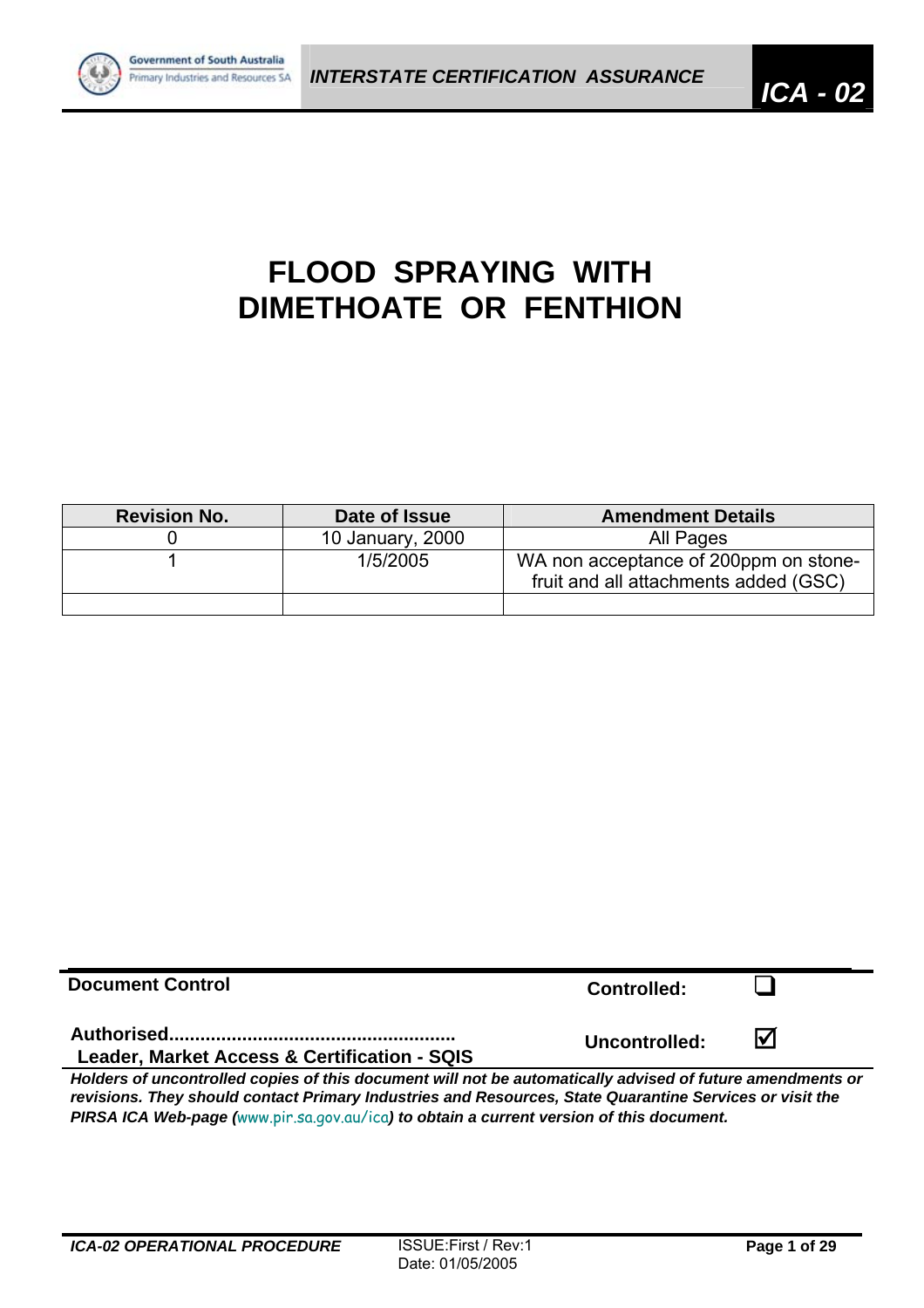

#### **1. PURPOSE**

The purpose of this procedure is to describe –

- (a) the principles of operation, design features and standards required for flood spraying equipment; and
- (b) the responsibilities and actions of personnel;

that apply to flood spraying produce with dimethoate or fenthion for fruit fly under an Interstate Certification Assurance (ICA) arrangement.

#### **2. SCOPE**

**This procedure covers all certification of flood spraying with dimethoate and fenthion by a Business operating under an Interstate Certification Assurance arrangement in South Australia.** 

**Flood spraying with dimethoate** may be used for all host fruit except strawberries.

**Flood spraying with fenthion** may be used for all host fruit with Inedible Peel except Capsicum.

**Dipping in dimethoate or fenthion may not be an accepted Quarantine entry condition for all fruits to all Interstate markets.** 

**Some Interstate markets may require additional quarantine certification as a condition of entry.**

**It is the responsibility of the business consigning the produce to ensure compliance with all applicable quarantine requirements.** 

**The APVMA (Australian Pesticides and Veterinary Medicines Authority) stipulates that Stonefruit be treated at 200ppm (not 400ppm) due to excessive MRL's being detected in stonefruit treated at 400ppm.** 

**Stonefruit may not enter Western Australia under this ICA Procedure.**

**Western Australia does not accept Stonefruit treated at 200ppm and treatment of Stonefruit at 400ppm is illegal.** 

**Information on Interstate quarantine requirements can be obtained from the Certification Assurance Supervisor or South Australian Quarantine Inspection Service by phoning 8269 4500.** 

## **3. REFERENCES**

**WI-02** Guidelines for completion of Plant Health Interstate Assurance **Certificates** 

## **APVMA Off Label Permit**

**The current** Australian Pesticide and Veterinary Medicines Association permit for Minor Off-Label-Use of a Registered AgVet Chemical must be obtained and adhered to whilst operating under this Arrangement.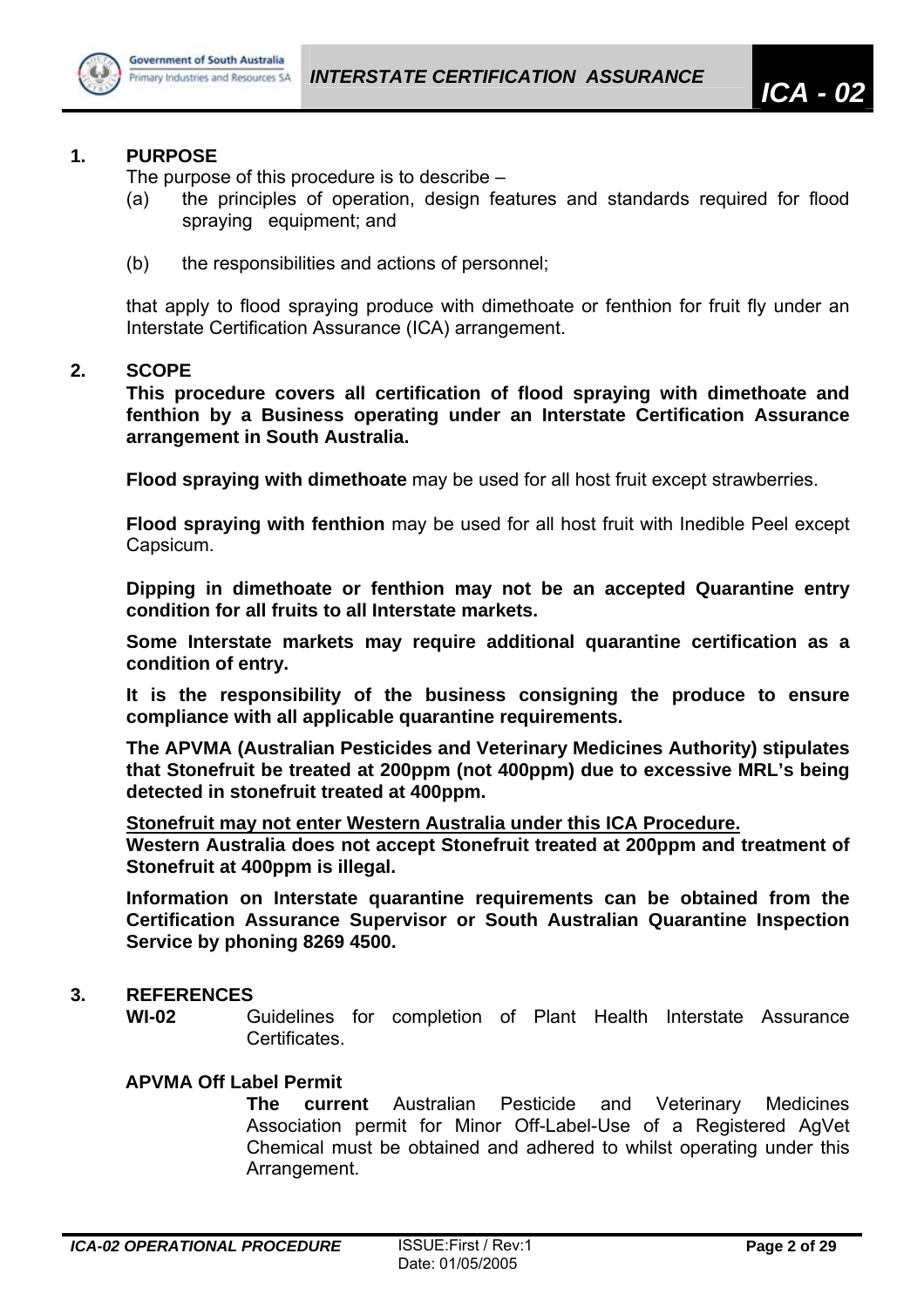

| 4. | <b>DEFINITIONS</b><br><b>Accredit:</b>          | means to accredit persons to issue Assurance Certificates<br>to meet interstate plant health requirements                                                                                                                                                              |  |  |  |  |
|----|-------------------------------------------------|------------------------------------------------------------------------------------------------------------------------------------------------------------------------------------------------------------------------------------------------------------------------|--|--|--|--|
|    | <b>Agvet Code:</b>                              | means the Agvet Code of South Australia                                                                                                                                                                                                                                |  |  |  |  |
|    | <b>Approved Laboratory:</b>                     | means a laboratory approved by the National Association of<br>Testing Authorities (NATA) or Primary Industries and<br>Resources, South Australia (DPIR).                                                                                                               |  |  |  |  |
|    | <b>Application for</b><br><b>Accreditation:</b> | means an Application for Accreditation of a Business for a<br>Plant Health Interstate Certification Assurance (ICA)<br>arrangement.                                                                                                                                    |  |  |  |  |
|    | <b>Assurance Certificate:</b>                   | means a Plant Health Interstate Assurance Certificate                                                                                                                                                                                                                  |  |  |  |  |
|    | <b>APVMA:</b>                                   | means the Australian Pesticide and Veterinary Medicines<br>Association                                                                                                                                                                                                 |  |  |  |  |
|    | <b>Authorised Signatory:</b>                    | means an officer of an ICA accredited Business whose<br>name and specimen signature is provided as an authorised<br>signatory with the Business' Application for Accreditation.                                                                                        |  |  |  |  |
|    | <b>Business:</b>                                | means the legal entity responsible for the operation of the<br>flood spraying facility and an Interstate Certification<br>Assurance (ICA) arrangement detailed on the Business's<br>Application for Accreditation.                                                     |  |  |  |  |
|    |                                                 | Certification Assurance: means a voluntary arrangement between the DPIR and a<br>Business that demonstrates effective in-house quality<br>management and provides assurance through documented<br>procedures and records that produce meets specified<br>requirements. |  |  |  |  |
|    | <b>Certified/Certification:</b>                 | by a valid Plant Health Assurance<br>means covered<br>Certificate.                                                                                                                                                                                                     |  |  |  |  |
|    | Dipping:                                        | means full immersion in a diluted chemical mixture.                                                                                                                                                                                                                    |  |  |  |  |
|    | <b>Facility:</b>                                | means the location of the flood spraying operation covered<br>by the Interstate Certification Assurance arrangement.                                                                                                                                                   |  |  |  |  |
|    | <b>Flood Spraying:</b>                          | means flooding with a high volume application which applies<br>at least 16 L/minute of the chemical mixture per square<br>metre of the area being flood sprayed.                                                                                                       |  |  |  |  |
|    | <b>Fruit Fly:</b>                               | means Queensland and Mediterranean Fruit Fly.                                                                                                                                                                                                                          |  |  |  |  |
|    | ICA:                                            | means Interstate Certification Assurance.                                                                                                                                                                                                                              |  |  |  |  |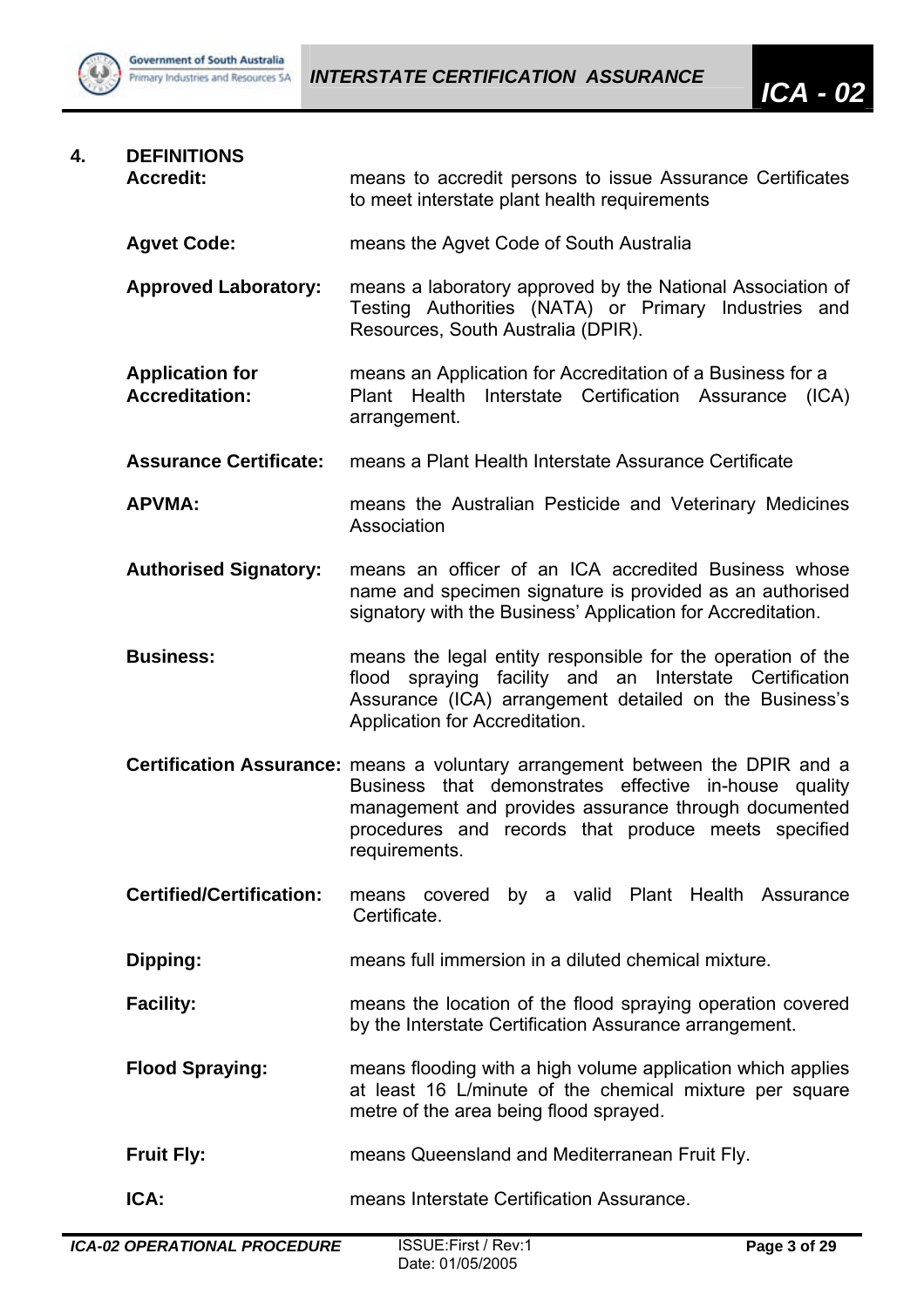

- **Inspector: means an inspector appointed under the Plant and Fruit** Protection Act 1989.
- **Interstate Certification Assurance:** means a system of Certification Assurance developed to meet the requirements of State and Territory Governments for the certification of produce for Interstate and Intrastate quarantine purposes.
- **Mediterranean Fruit Fly:** means the pest *Ceratitis capitata* (Wiedemann)
- **NRA:** means the National Registration Authority for Agricultural and Veterinary Chemicals.
- **Quarantine Area:** means a quarantine area declared under the Plant Protection Act of 1989 for fruit fly.
- **Queensland fruit fly:** means all stages of the species Bactrocera tryoni and related species B. aquilonis and B. neohumeralis.
- **Suspension Area:** means the area within a Fruit Fly Pest Quarantine Area in which area freedom from fruit fly has been suspended.

#### **5. RESPONSIBILITY**

These position titles have been used to reflect the responsibilities of staff under the ICA arrangement. These positions may not be present in all Businesses, or different titles may be used for staff who carry out these responsibilities. In some Businesses one person may carry out the responsibilities of more than one position.

#### The **Certification Controller** is responsible for-

- representing the Business during audits and other matters relevant to ICA accreditation;
- ensuring the Business has current accreditation for an ICA arrangement under this Operational Procedure;
- training staff in their duties and responsibilities under this Operational Procedure;
- ensuring the Business and its staff comply with their responsibilities and duties under this Operational Procedure;
- ensuring that all dimethoate or fenthion flood spraying certified under the Business's ICA arrangement is carried out in accordance with this Operational Procedure.

## The **Treatment Operator** is responsible for –

- preparing and maintaining flood spray mixtures and top-up mixtures;
- maintaining spray mixture preparation, top-up and treatment records (refer 7.2.7);
- maintaining spray mixture concentration testing analysis records (refer 7.6.4);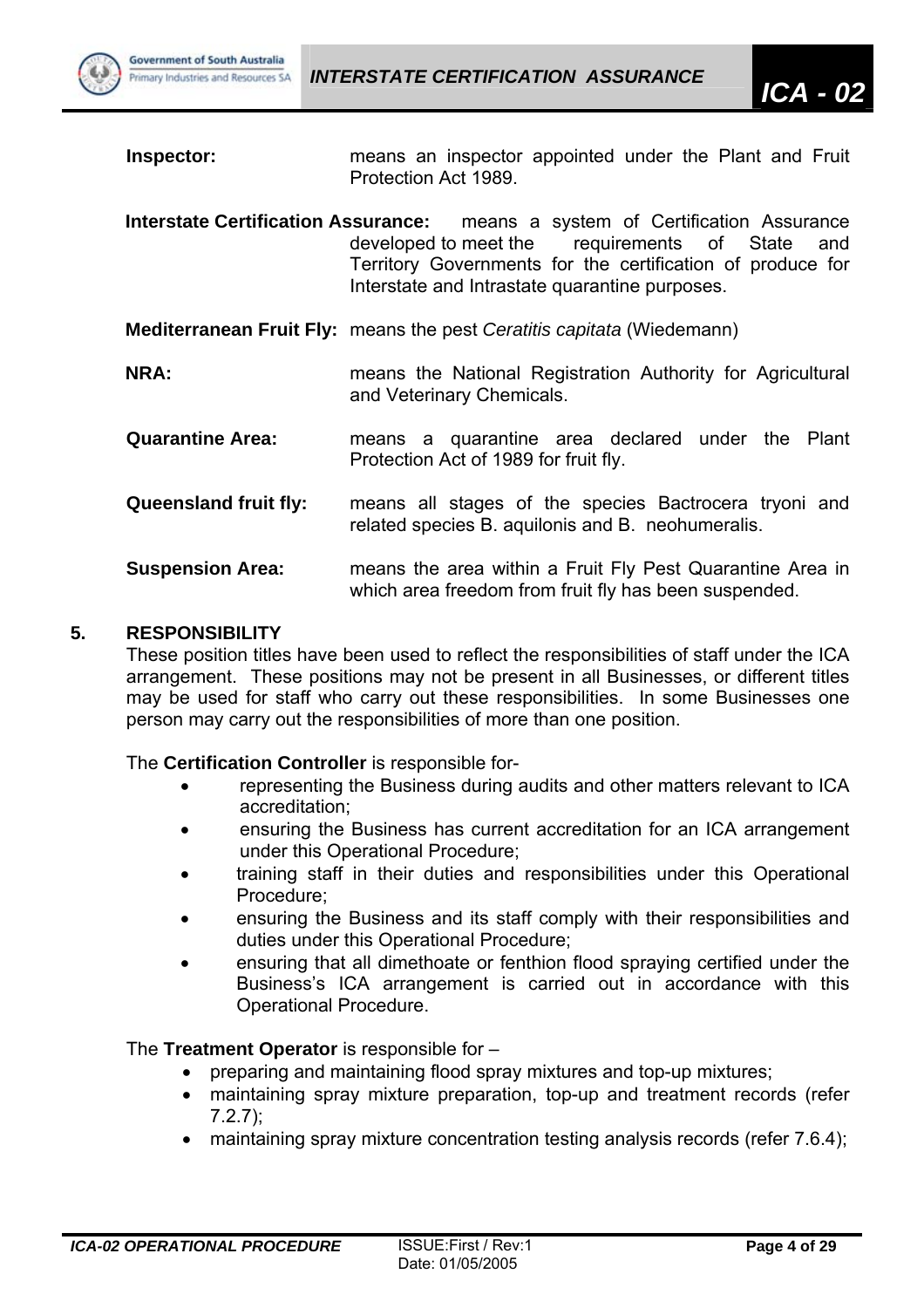

- calibrating flood spray equipment to ensure
	- the fruit is sprayed in a single layer,
	- fruit is completely covered by the flood spray for a period of not less than ten seconds and fruit remains wet for at least a further sixty seconds (refer 7.8.1), and
	- the application rate is at least 16L/minute per each square metre of the area being flood sprayed (refer7.8.3);
- maintaining spray coverage and spray application rate test records (refer 7.8.2 and 7.8.4);
- maintaining flood spraying equipment (refer 7.9).

The **Authorised Dispatcher** is responsible for –

- ensuring all packages covered by an Assurance Certificate issued by the Business under this Operational Procedure are identified (refer 7.11.1);
- maintaining copies of all Interstate Assurance Certificates issued by the business under the ICA arrangement (refer 7.12).

# **Authorised Signatories** are responsible for –

• ensuring prior to signing and issuing an Interstate Assurance Certificate, that produce covered by the certificate has been prepared in accordance with the Business's ICA arrangement, and the details on the certificate are true and correct in every particular (refer 7.11.2).

# **6. REQUIREMENT**

## **6.1 Dimethoate**

## **All host fruit except peaches** must be treated by -

Flood spraying the fruit in a single layer with a mixture containing **400 g/L dimethoate** in a high volume application of at least **16L/minute per** each **square metre** of the area being sprayed, which provides complete coverage of the fruit for a **minimum of 10 seconds**, after which the fruit must **remain wet for not less than 60 seconds**.

**Capsicums only** may be flood sprayed in a single layer with a mixture **containing 400 mg/L dimethoate** in a high volume application of at least **9.2L/ minute** per each square metre of the area being sprayed, which provides complete **coverage of the fruit for a minimum of 60 seconds.** 

The alternative rate of 9.2L/min/m2 for sixty (60) seconds for capsicums is in line with the approved rate for treatment of capsicums for Queensland fruit fly for New Zealand

Flood spraying must be the last treatment before packing, except that a non-recovery gloss coating ("wax") may be applied to citrus not less than 60 seconds after treatment. Citrus fruit may be washed, treated with a fungicide and/or a gloss coating applied a minimum of 24 hours after flood spraying.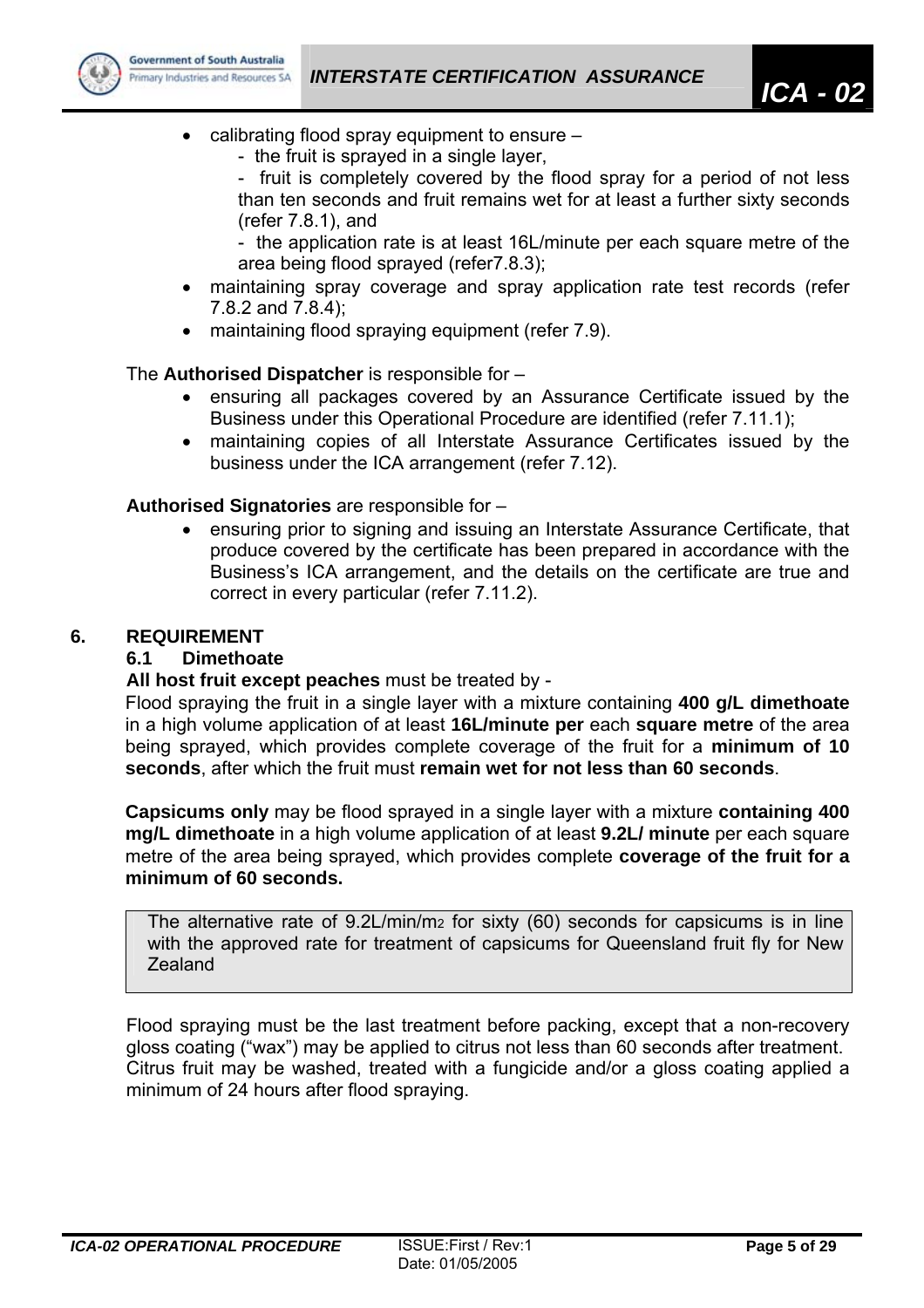

# **6.2 Fenthion**

Flood spraying the fruit in a single layer with a mixture containing **412.5 mg/L fenthion**, in a high volume application of at least **16L/minute per each square metre of the area being sprayed**, which provides complete coverage of the fruit for a minimum of 10 seconds, after which the fruit must remain wet for not less than **60 seconds**. Flood spraying must be the last treatment before packing.

**The Department of Primary Industries and interstate quarantine authorities maintain the right to inspect at any time certified produce and to refuse to accept a certificate where produce is found not to conform to specified requirements.** 

**Some produce may be damaged by chemical treatments. Businesses applying chemical treatments should be checked with experienced persons such as Departmental Officers for any available information. Testing of small quantities is recommended.** 

**The Business must use products registered under the Agvet Code in accordance with the instructions included on the product's approved label or an applicable APVMA permit, and follow any first aid, safety, protection, storage and disposal directions on the product label or permit. Treatment facilities must comply with the requirements of the local government, environmental and workplace health and safety authorities.** 

**Following the required treatments in this procedure does not absolve the business from the responsibility of ensuring that treated produce does not contain a pesticide residue above the Maximum Residue Level (MRL).** 

## **7. PROCEDURE**

## **7.1. Accreditation**

## **7.1.1 Application for Accreditation**

A business seeking accreditation for an ICA arrangement under this Operational Procedure shall make application for accreditation (refer Attachment 1) at least 10 working days prior to the intended date of commencement of certification of produce.

# **7.1.2 Audit Process**

## **Initial Audit**

Prior to accrediting a Business, an Inspector carries out an initial audit of the Business to verify the ICA system is implemented and capable of operating in accordance with the requirements of the Operational Procedure, and the system is effective in ensuring compliance with the specified requirements of the ICA arrangement.

On completion of a successful initial audit, applicants will be granted provisional accreditation and posted a Certificate of Accreditation (refer 7.1.3 Certificate of Accreditation).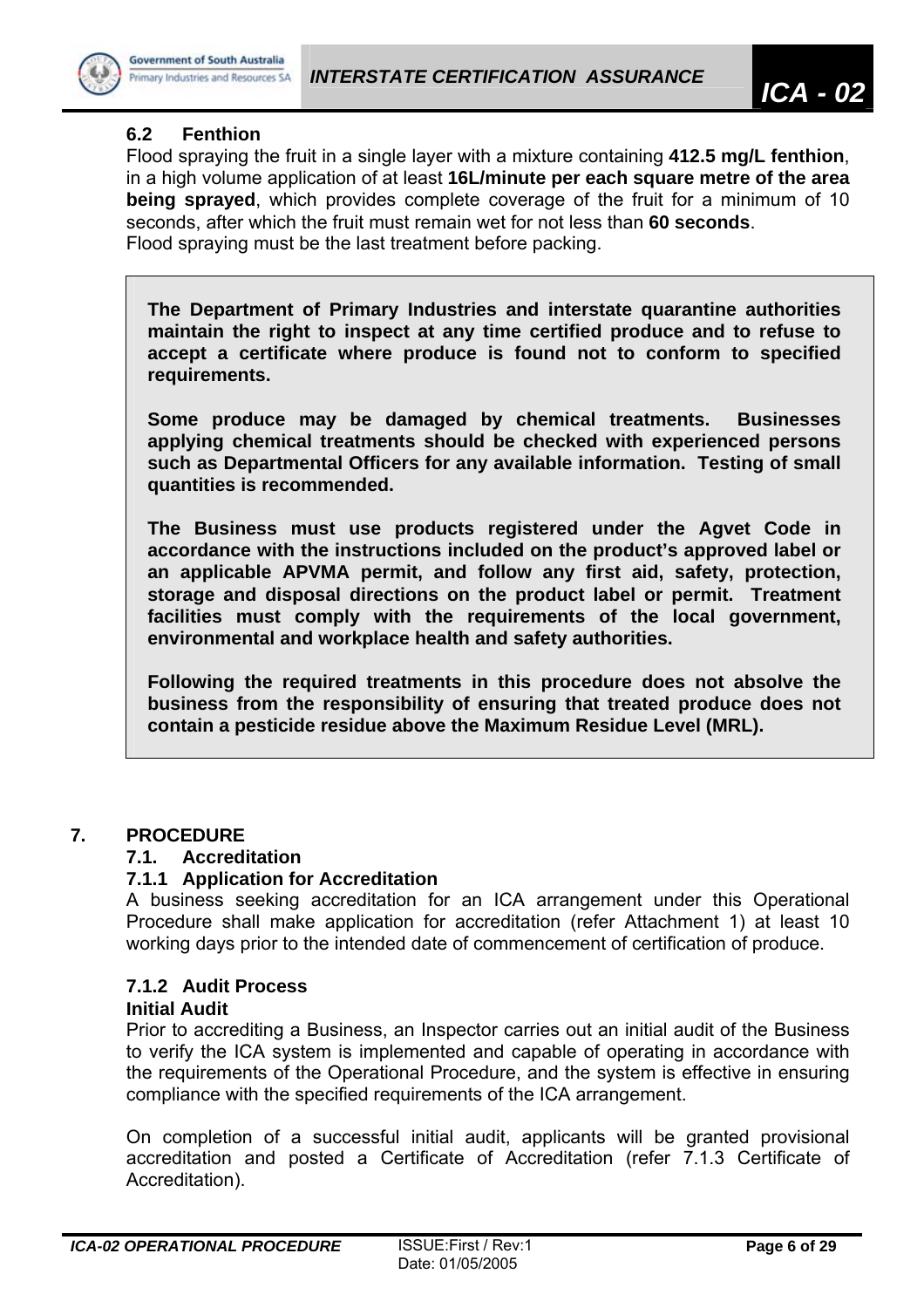

#### **Compliance Audits**

Compliance audits are conducted to verify that the ICA system continues to operate in accordance with the requirements of the Operational Procedure.

A compliance audit is conducted within four weeks of the initial audit and accreditation of the Business.

On completion of a successful compliance audit, annual accreditation is granted to cover the current season, up to a maximum of twelve months from the date of provisional accreditation, and an new Certificate of Accreditation is issued (refer 7.1.3 Certificate of Accreditation).

Ongoing compliance audits are conducted at least once every six months for a Business that operates for more than six months of each year.

Random audits are conducted on a selected number of accredited Businesses each year. Random audits may take the form of a full compliance audit, or audits of limited scope to sample treatment mixtures, certified produce, ICA system records or ICA system documentation.

Unscheduled compliance audits may be conducted at any time to investigate reported or suspected non-conformances.

#### *Re-Accreditation*

Accredited Businesses are required to re-apply for accreditation each year the business seeks to operate under the ICA arrangement. Businesses seeking re-accreditation must lodge a renewal application prior to accreditation lapsing, or if accreditation has lapsed, prior to being accredited to certify produce under the ICA arrangement.

A compliance audit is conducted within four weeks of the Business applying for reaccreditation each year.

## **7.1.3 Certificate of Accreditation**

An accredited Business will receive a Certificate of Accreditation for an Interstate Certification Assurance Arrangement detailing the facility location, Operational Procedure, scope (type of produce and chemical covered) and period of accreditation.

The Business must maintain a current Certificate of Accreditation and make this available on request by an Inspector.

**A Business may not commence or continue certification of produce under the ICA arrangement unless it is in possession of a valid and current Certificate of Accreditation for the procedure, produce type and chemical covered by the Assurance Certificate.** 

## **7.2 Flood Spray Preparation**

The treatment Operator shall prepare the spray mixture at a minimum of every two days or more frequently as required.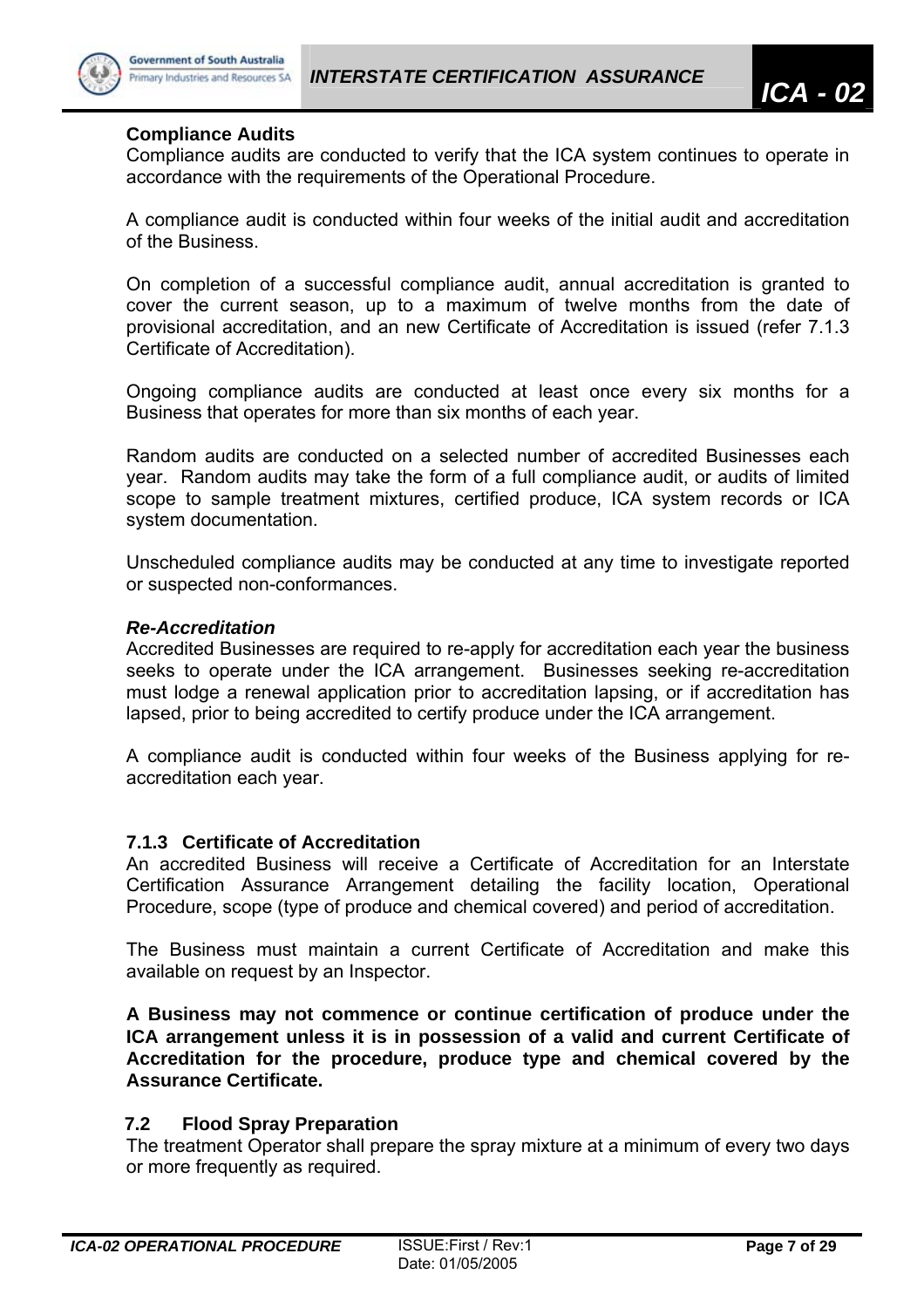

Unused spray mixture may be held overnight for use the next day, however the mixture must be thoroughly mixed for at least two minutes prior to further use.

Periods longer than 48 hours may be considered where a Business can demonstrate by analysis of the chemical mixture (refer 7.6 Spray Concentration Testing) the ability to control and maintain concentration for a specified longer period.

# **7.2.1 Volume of the Spray Tank**

Permanent volume indicator marks shall be made on the inside of the spray tank, or on a sight tube or sight panel on the outside of the tank, or by some other device which clearly and accurately indicates the **maximum mixture level** and any **incremental volumes** used.

Volume indicator marks shall include the volume in litres required to fill the tank to that level.

#### **7.2.2 Calculating the Quantity of Concentrate to Add to the Flood Spray Mixture Dimethoate**

Using the calibrated volume of the spray tank, calculate 1 mL of a concentrate containing 400gm/L dimethoate for every litre of mixture in the spray tank.

## **Fenthion**

Using the calibrated volume of the spray tank, calculate 0.75 mL of a concentrate containing 550g/L fenthion for every litre of mixture in the spray tank.

**A similar calculation may be used when part filling the tank to a known incremental volume.** 

## **7.2.3 Spray Mixture Preparation Chart**

The business shall maintain a Spray Mixture Preparation Chart (refer Spray Mixture Preparation Chart – Attachments 4 & 5) or similar record in close proximity to the flood spraying equipment.

The chart shall provide the following details-

- (a) the total volume in litres of the spray tank when filled to the **maximum mixture level** mark;
- (b) the volume in millilitres (ml) of concentrate required to achieve 400mg/L dimethoate or 412.5 mg/L fenthion in a full tank of the made up spray mixture;
- (c) the volume in millilitres (mL) of a concentrate required to achieve 400mg/L dimethoate or 412.5mg/L fenthion in a made up spray mixture for known **incremental volumes** or top-up volumes used (refer 7.4.1 Topping-Up);
- (c) printed name and signature of the person responsible for the chart's preparation and date of preparation.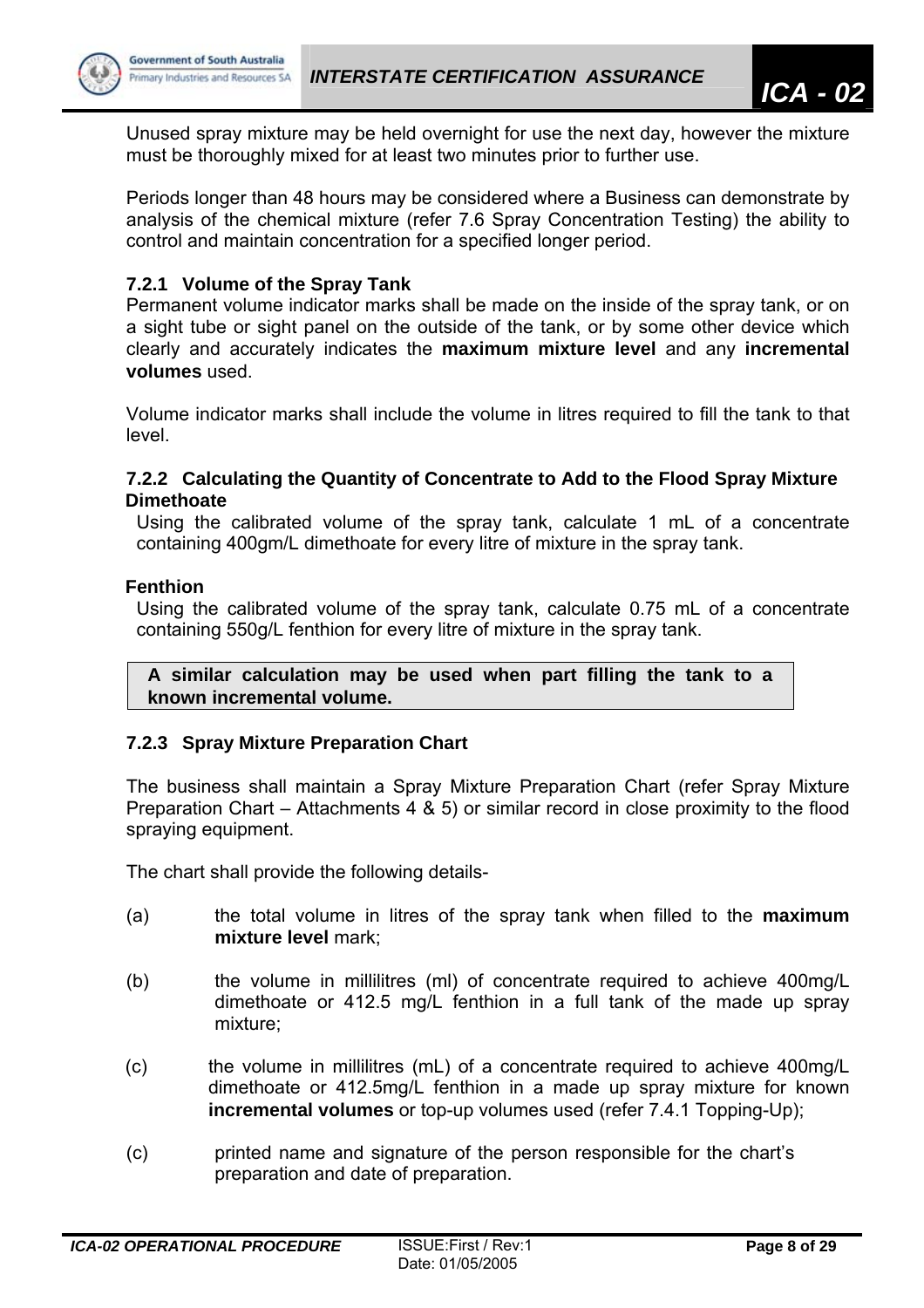

# **7.2.4 Ensuring Correct pH**

Dimethoate flood sprays shall be maintained at a pH below 7.0 to prevent breakdown of the pesticide.

The Treatment Operator shall regularly check the flood spray mixture to ensure correct pH by testing the water with a pH tester. Spray mixture pH checks shall be recorded by the Treatment Operator.

After measuring the water pH, the Treatment Operator shall determine if a pH buffer is required.

An acidifying buffer may be used to achieve and maintain an acceptable pH level.

#### **7.2.5 Preparing the Spray Mixture**

If a buffer is required, add it to the empty spray tank or during filling.

Using a clean graduated measuring vessel, measure the required amount of chemical needed to achieve either 412.5 mg/L of fenthion for the required volume of mixture.

Suitable measuring vessels include graduated plastic or glass measuring cylinders or syringes.

Add the required amount of concentrate to the spray tank in accordance with the manufacturer's directions on the label.

Fill the spray supply tank with clean water to the appropriate **incremental volume** mark or **maximum mixture level** mark.

**Other ingredients may only be added to the mixture if they are known to be compatible with the chemical used to control fruit flies.** 

Ensure that the chemical is completely diluted in all of the water by mixing the tank for a minimum of two minutes before commencing the spray operation. Some facilities may require extended periods of mixing to fully dilute the chemical in the water.

The flood spraying facility must have a means of mixing the spray mixture in the spray tank throughout the spray operation to avoid settling or separation of the concentrate. Mechanical mixing devices in the spray tank can achieve this, or agitation from spray mixture returned via a by-pass from the spray pump.

## **7.2.6 Pre-Flood Spraying Treatments**

Fruit can be treated with water or other chemical treatments prior to flood spraying with dimethoate or fenthion provided there is enough time for the majority of the water to drain off and minimise the dilution of the spray mixture.

The direct addition of chemicals to the wash water, or carriage of chemicals on fruit, that raise pH or otherwise destroy the pesticide must be avoided.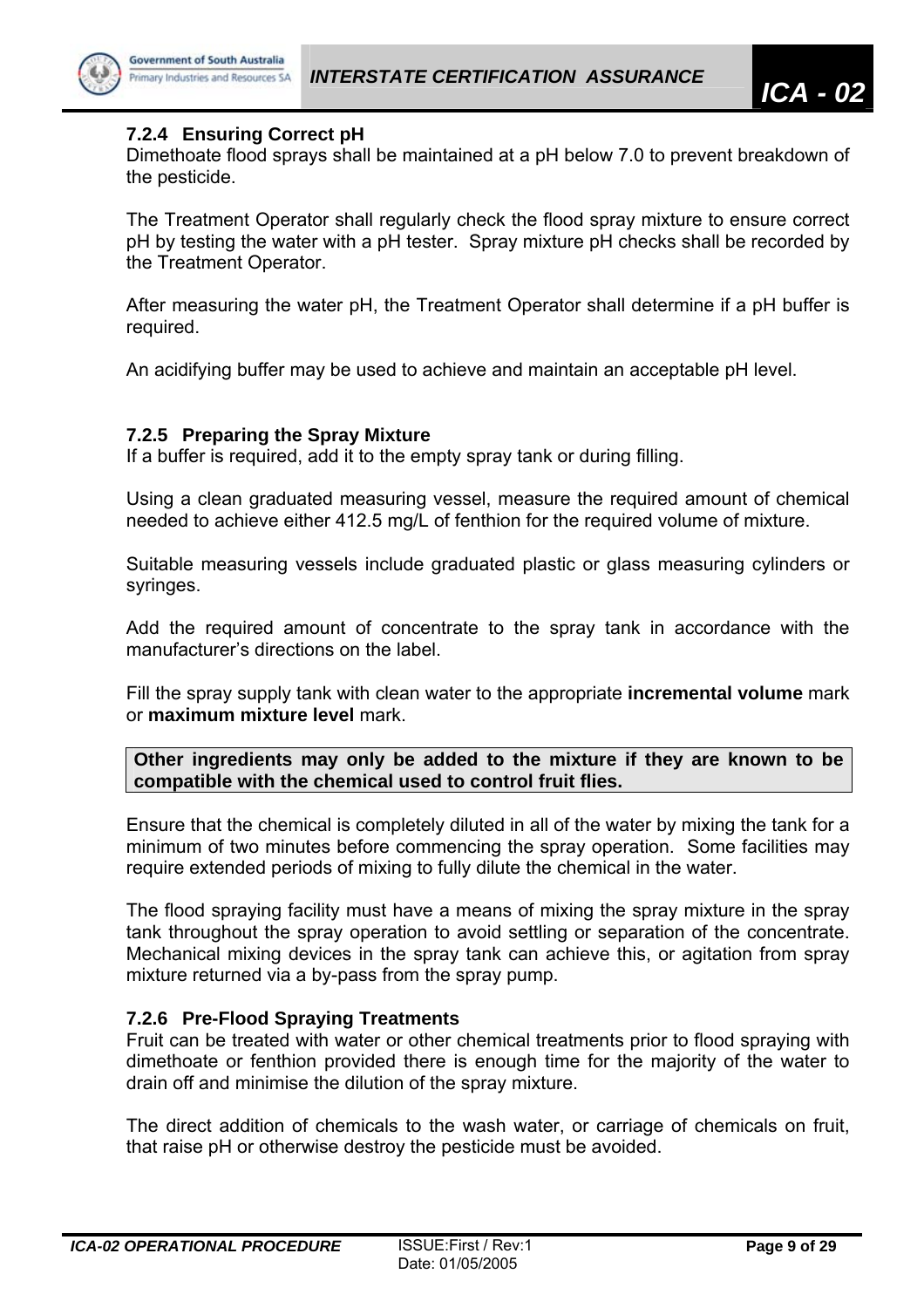



Where fruit has undergone pre-flood spraying washing or chemical treatments, a spray mixture top-up program may be required to maintain the spray mixture concentration within the required tolerance (refer 7.4 Maintaining Spray Concentration and Volume).

# **7.2.7 Flood Spray Preparation Records**

Records of spray mixture preparation shall be maintained by the Treatment Operator which record the date, time and volumes of concentrate and water used to prepare the spray mixture (refer 7.5 Treatment Records).

# **7.3 Flood Spraying**

Fruit should be clean before spray treatment is applied to avoid fouling the spray mixture and restricting or reducing contact of the chemical with the fruit surface.

# **7.3.1 Method of Flood Spraying**

The Treatment Operator shall ensure that flood spraying equipment is designed and operated to ensure fruit passes under the spray in a single layer and the entire surface of the fruit is completely covered for at least ten (10) seconds.

All surfaces of the fruit must be in contact with the spray mixture either by rotating the fruit as it passes under the spray, or through designing the spray system to ensure complete coverage of the fruit as it passes through the spray.

Fruit feed mechanisms must be designed in a manner that prevents fruit from passing through the spray before it has been completely covered with spray for ten (10) seconds or more, or allows hand-operated processes to be accurately timed.

Operation of equipment and volume of fruit feeding through the spray shall be carefully monitored by the Treatment Operator to ensure fruit is prevented from being pushed or carried through the spray in less than ten (10) seconds.

Fruit must be allowed to remain wet with chemical for at least a further sixty (60) seconds after it has been completely covered with spray for ten (10) seconds.

# **7.3.2 Last Treatment Before Packing**

Flood spraying must be the last treatment before packing.

The Treatment Operator shall ensure that no other treatments, such as fungicide treatment of washing, are applied to fruit between flood spraying and packing. However, other processes may be approved provided they do not affect the efficacy of the flood spray treatment.

## **Citrus fruits only** may –

- (a) have a non-recovery gloss coating (wax) applied at least (60) seconds after flood spraying with dimethoate;or
- (b) be washed, fungicide treated and/or have a gloss coating applied a minimum of 24 hours after flood spraying with dimethoate.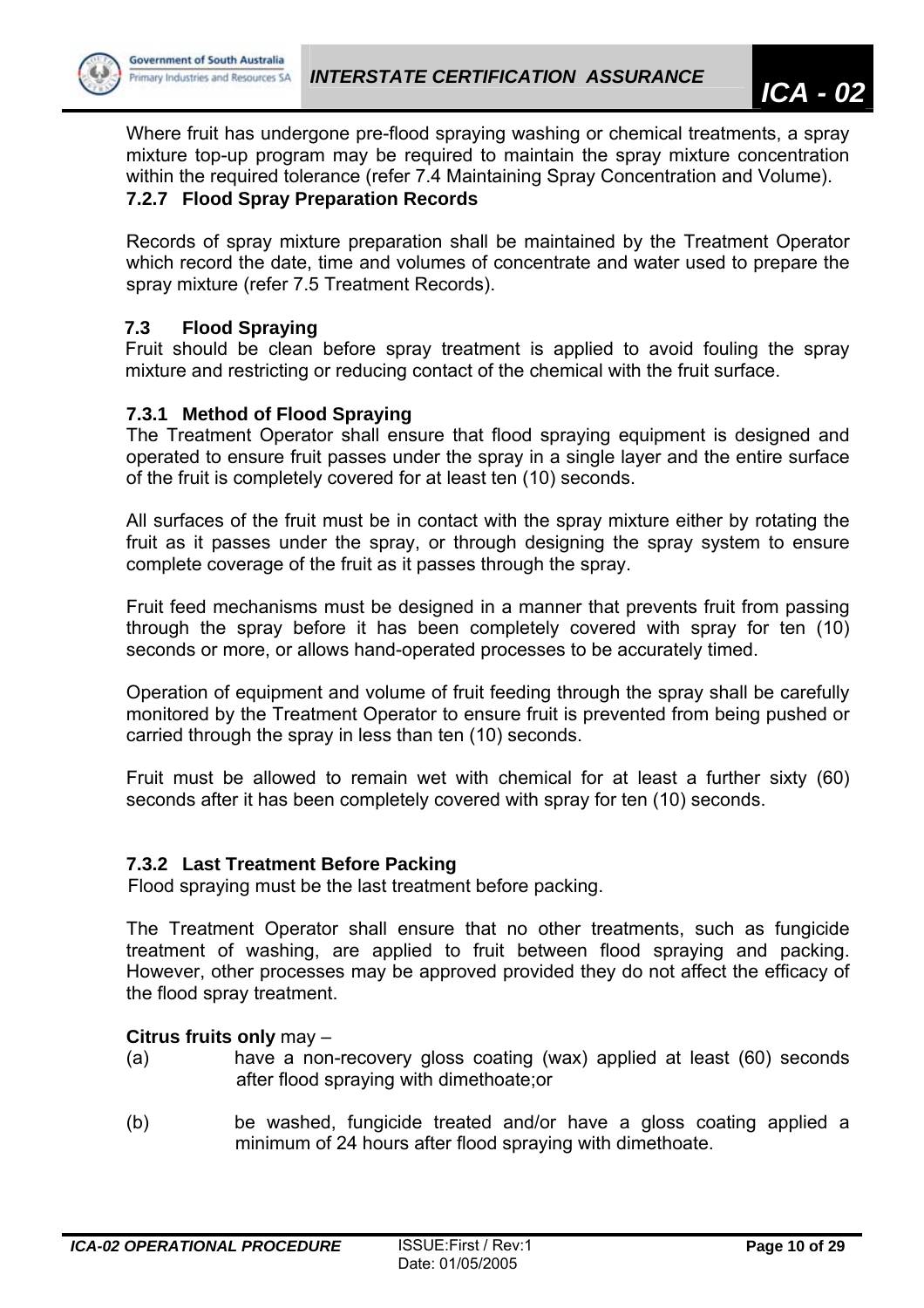

# **7.4 Maintaining Dip Concentration and Volume**

Concentration of the chemical mixture must be maintained within +/- 15% of the required concentration at all times (refer 6. Requirements).

# **7.4.1 Topping Up**

During the spraying process it may be necessary for the Treatment Operator to top-up the spray mixture to maintain the required concentration and/or volume. This is done by adding the required volume of water and the required volume of concentrate to the spray mixture as determined by the facility's top-up program (refer 7.4.2 Top-Up Program).

Calculate the required amount of concentrate and water by first determining the required volume of spray mixture to be added during the top-up procedure. Calculate the quantity of concentrate required for every litre of **mixture** added in the top-up procedure (refer 7.2.2 Calculating the Quantity of Concentrate to Add to the Flood Spray Mixture).

Refer to the facility's Spray Mixture Preparation Chart.

Add the required volume of water (if required) to the spray tank prior to topping-up with water (if required) to assist mixing of the chemical and the water.

Add the required volume of water (if required) to the spray tank using a graduated measuring vessel or a liquid metering device, or use **incremental volume** marks marked on the side of the spray tank.

Ensure that the chemical is completely diluted in all of the water by thoroughly mixing the tank for a minimum of two minutes before recommencing the flood spraying.

# **7.4.2 Top-Up Program**

A facility which uses topping-up as a means of maintaining spray volume and/or concentration must develop and document a top-up program for maintaining spray mixture concentration.

The top-up program shall state  $-$ 

- (a) the frequency of topping-up based on the quantity of fruit treated or time; and
- (b) the quantity of concentrate and water required to be added.

The business shall provide evidence that the spray top-up program being used is effective in achieving and maintaining spray mixture concentration within +/- 15% of the required concentration (refer 7.6 Spray Concentration Testing).

# **7.4.3 Top-up Preparation Records**

Records of spray top-up preparation shall be maintained by the Treatment Operator which record the date, time and volumes of concentrate and water added to the spray mixture (refer 7.5 Treatment Records).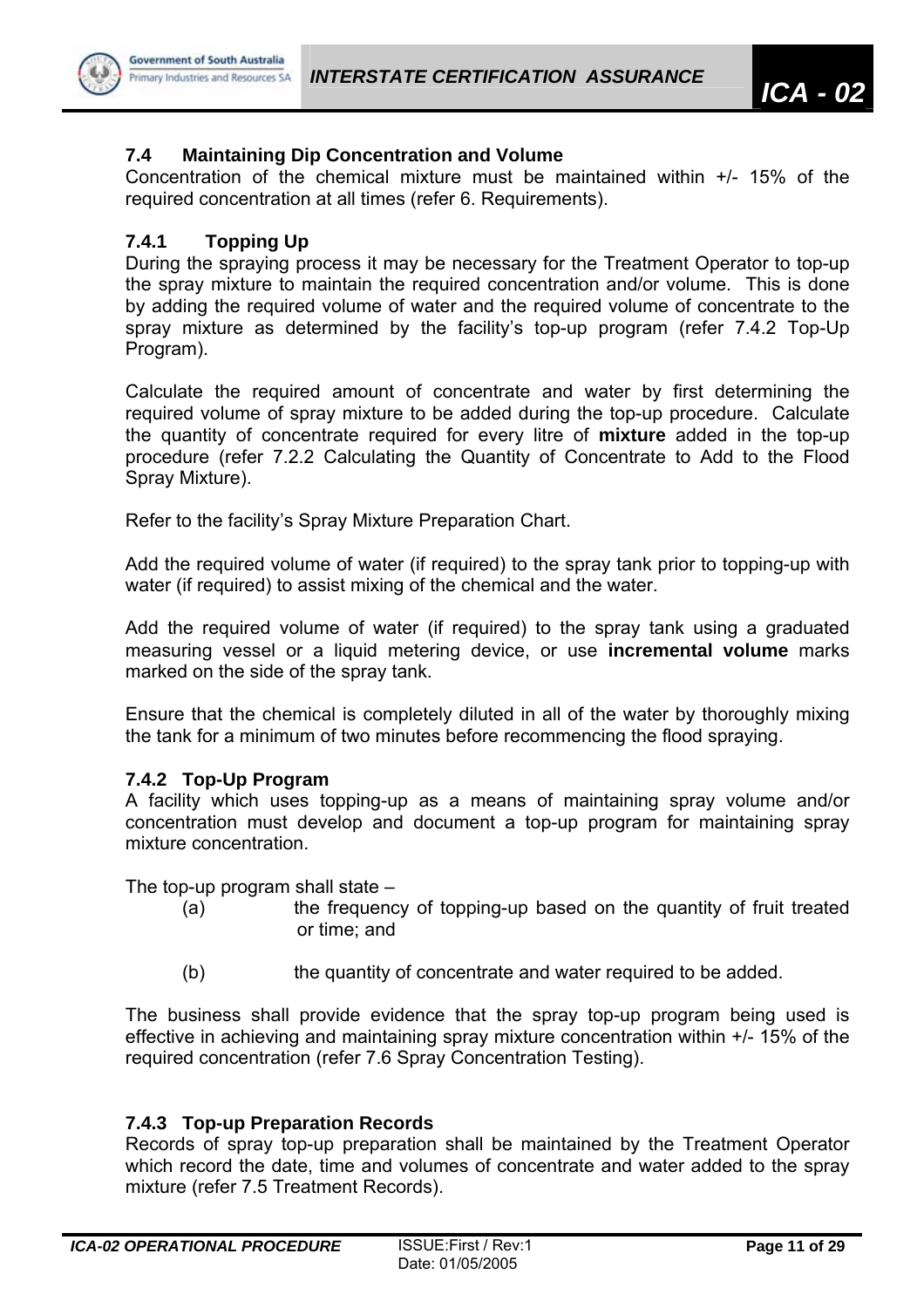

# **7.5 Treatment Records**

The treatment Operator must record all spray mixture preparation, top-up mixture preparation and fruit treatment using a Spray Mixture Preparation, Top-Up and Treatment Record (refer Attachment 3) or records which capture the same information.

The Business's treatment records must record –

- the date of flood spray mixture or top-up mixture preparation;
- **the time of flood spray mixture or top-up mixture preparation;**
- volume of concentrate used (millilitres);
- total volume of the made-up spray mixture or top-up mixture (litres);
- the trade name of the concentrate used;
- the date the spray mixture was discarded;
- the date of treatment:
- treatment commencement time;
- treatment completion time;
- the type of fruit treated;
- the approximate quantity of fruit treated;
- the identification of the Treatment Operator.

# **7.6 Spray Concentration Testing**

The Business must verify the ability to achieve and maintain spray concentrations by providing results of analysis of samples of a spray mixture from an approved laboratory.

## **7.6.1 Frequency of Sampling**

Samples shall be gathered and tested –

- (a) once prior to initial approval of the facility (so an analysis result is available for the Inspector carrying out the initial audit of the Business's facility and operating procedures); and
- (b) at least annually during each season thereafter.

Annual sampling is required during the season for each fruit species being treated where there is a difference –

- (a) in the method of processing the fruit (ie. one species is sprayed wet and the other dry), or
- (b) chemicals or other treatments applied to the fruit prior to flood spraying (ie one species is treated with a fungicide and one is not) where these may materially affect the maintenance of the spray mixture concentration.

Spray mixture samples shall be collected at a minimum of –

- (a) immediately following preparation of the spray mixture; and
- (b) at cessation of treatment after the chemical mixture has been used to treat the maximum quantity of fruit that will be treated in the facility before a spray mixture is discarded.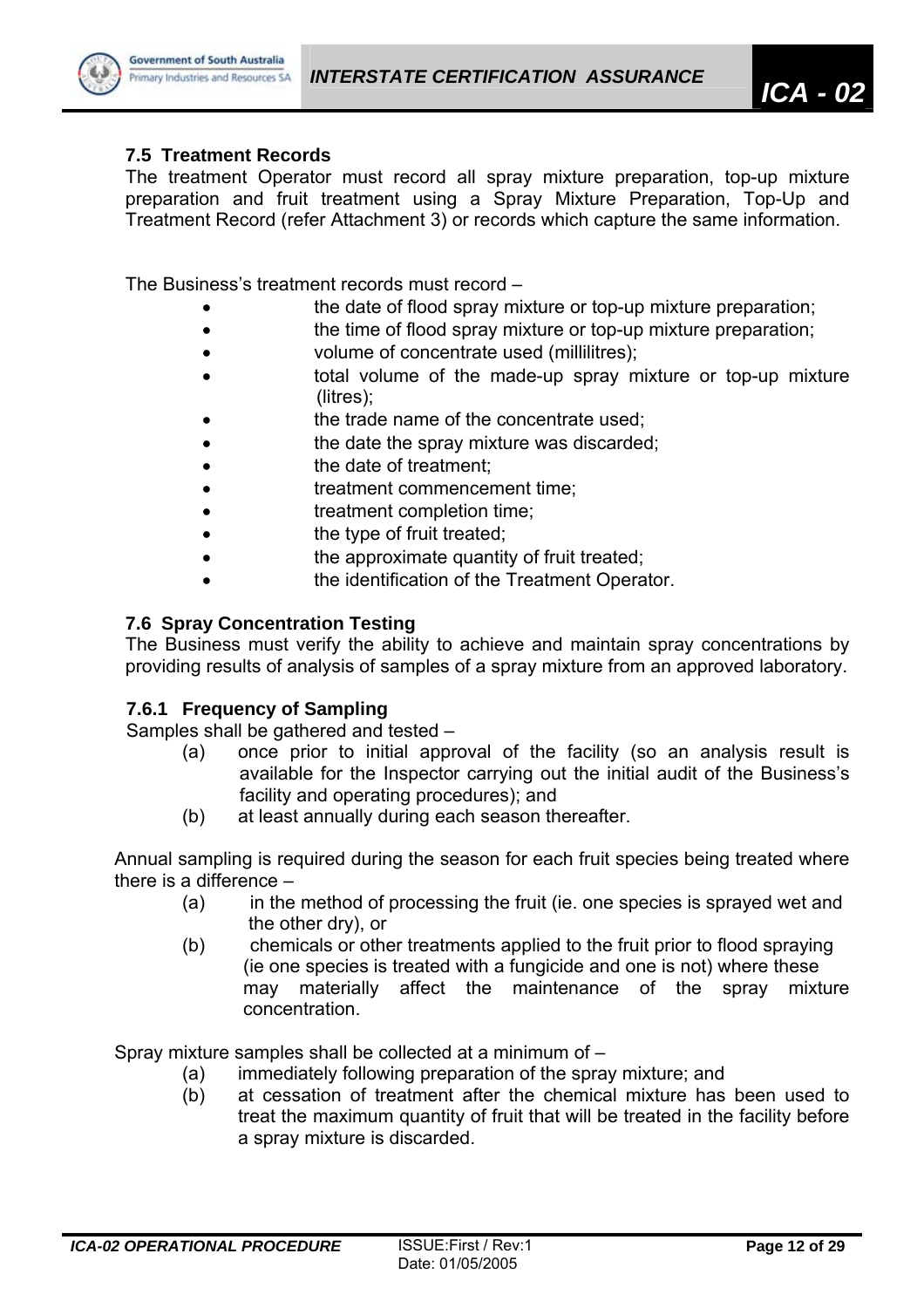

Additional spray mixture samples required for a facility using a top-up program shall include a sample of spray mixture taken immediately prior to topping-up the mixture according to the facility's documented top-up program.

# **7.6.2 Collection of the Sample**

Samples of a minimum of 200 mL shall be taken from the centre of the spray tank. Or if this is not practical, from a spray nozzle after the spray has run for a minimum of five minutes, and placed in a clean glass sample bottle with a secure watertight lid.

# **7.6.3 Storing and Packaging the Sample**

Samples should be stored under refrigeration and dispatched within 24 hours of collection to minimise losses in chemical concentration.

Samples must be carefully packaged to prevent damage in transit and comply with any hazardous chemical packaging and transport requirements.

Samples shall be accompanied by a completed Fruit Fly Chemical Treatment Sample for Analysis form. A copy of this form is included as Attachment 6.

# **7.6.4 Chemical Mixture Analysis Records**

Results of the analysis must be retained by the Business for a minimum of 12 months from receipt and be made available when requested by an Inspector (refer 7.12 ICA System Records).

Details of chemical mixture analysis results shall be maintained using a Chemical Mixture Analysis Record (refer Attachment 7) or records which capture the same information.

The Business's chemical mixture analysis records must include-

- the date and time of collection of the sample:
- **the full trade name and batch no. of the concentrate used;**
- the total volume of concentrate added to the spray mixture;
- the total volume of the prepared spray mixture from which the sample was taken.

Additional data that should be recorded by the Business includes-

- the name and quantity of any detergents, fungicides, or other additives added to the spray mixture;
- type and quantity of fruit treated prior to collection of the sample;
- whether the fruit was dry, moist or wet when it entered the spray mixture.

Once accredited, any deficiency in an analysis result (refer 7.4 Maintaining Spray Concentration and Volume) **must**, as soon as practical, be reported to the Certification Assurance Supervisor for the district so an investigation may be carried out to determine the cause and rectify any problems.

## **7.7 Disposal of the Spray Mixture**

The treatment facility must have the facilities to dispose of the spray mixture in a manner consistent with the requirements of the South Australian Health Commission and the Environmental Protection Agency (EPA).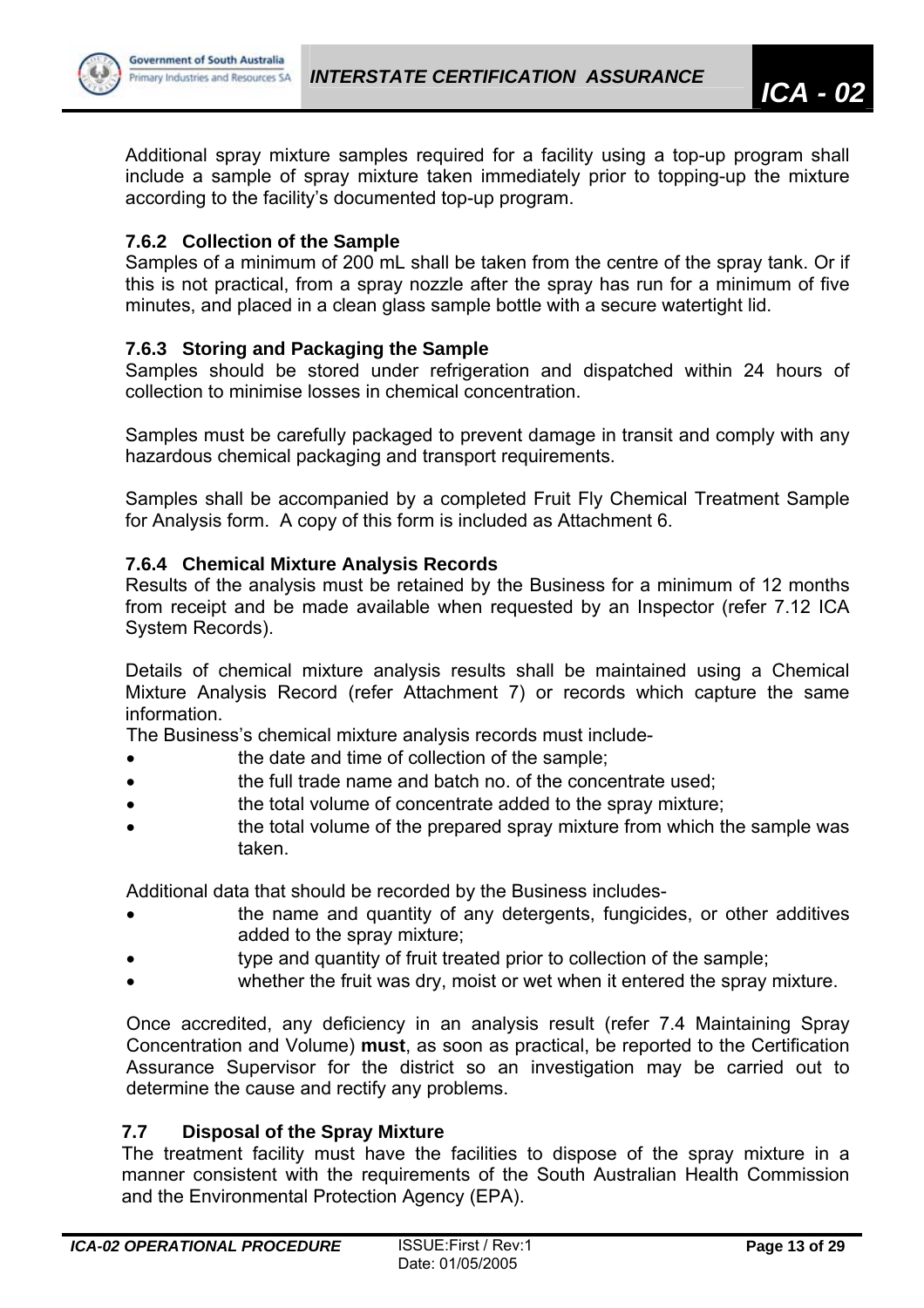

# **7.8 Flood Spray Equipment Calibration**

The Treatment Operator shall carry out calibration tests on flood spray equipment at regular intervals to verify spray coverage and spray application rates are in accordance with requirements (refer 6. Requirement).

Spray coverage and spray application rate calibration tests shall be carried out at a minimum of-

- (a) once immediately prior to commencement of treatment and
- certification of produce each season for each fruit type being treated; and
- (b) within a minimum of four weeks from commencement of treatment each season, or prior to the annual compliance audit, whichever is the earlier; and
- (c) once a month during each fruit season.

# **7.8.1 Spray Coverage Calibration**

The Treatment Operator shall ensure that fruit is completely covered by the flood spray for a minimum of ten (10) seconds. The Treatment Operator shall ensure that fruit remains wet and does not undergo any drying process (eg fans, blowers or heaters) for at least a further sixty seconds (60) after the fruit has been flood sprayed for ten (10) seconds.

**Calibration tests may be carried out by placing an identifiable piece of fruit (eg. marked with a waterproof ink) on the feed mechanism with a normal flow rate of other fruit. The Treatment Operator times the period that the marked piece of fruit is under the spray mixture.** 

**This process is repeated three times and on each occasion the fruit must remain completely covered with the spray mixture for at least ten (10) seconds and remains wet for a further sixty seconds (60) after flood spraying for ten seconds.** 

**If any of the tests reveal that fruit is not remaining fully under the spray for at least ten (10) seconds, or fruit is undergoing a drying process within sixty (60) seconds of treatment, the equipment shall be adjusted and the procedure repeated until a satisfactory result is achieved.** 

# **7.8.2 Spray Coverage Calibration Records**

Records of spray coverage calibration tests shall be maintained by the Treatment Operator which record –

- (a) the name of the person conducting the test;
- (b) the date of testing; and
- (c) the results achieved during the test.

An example of Spray Coverage Test Record is included as Attachment 8.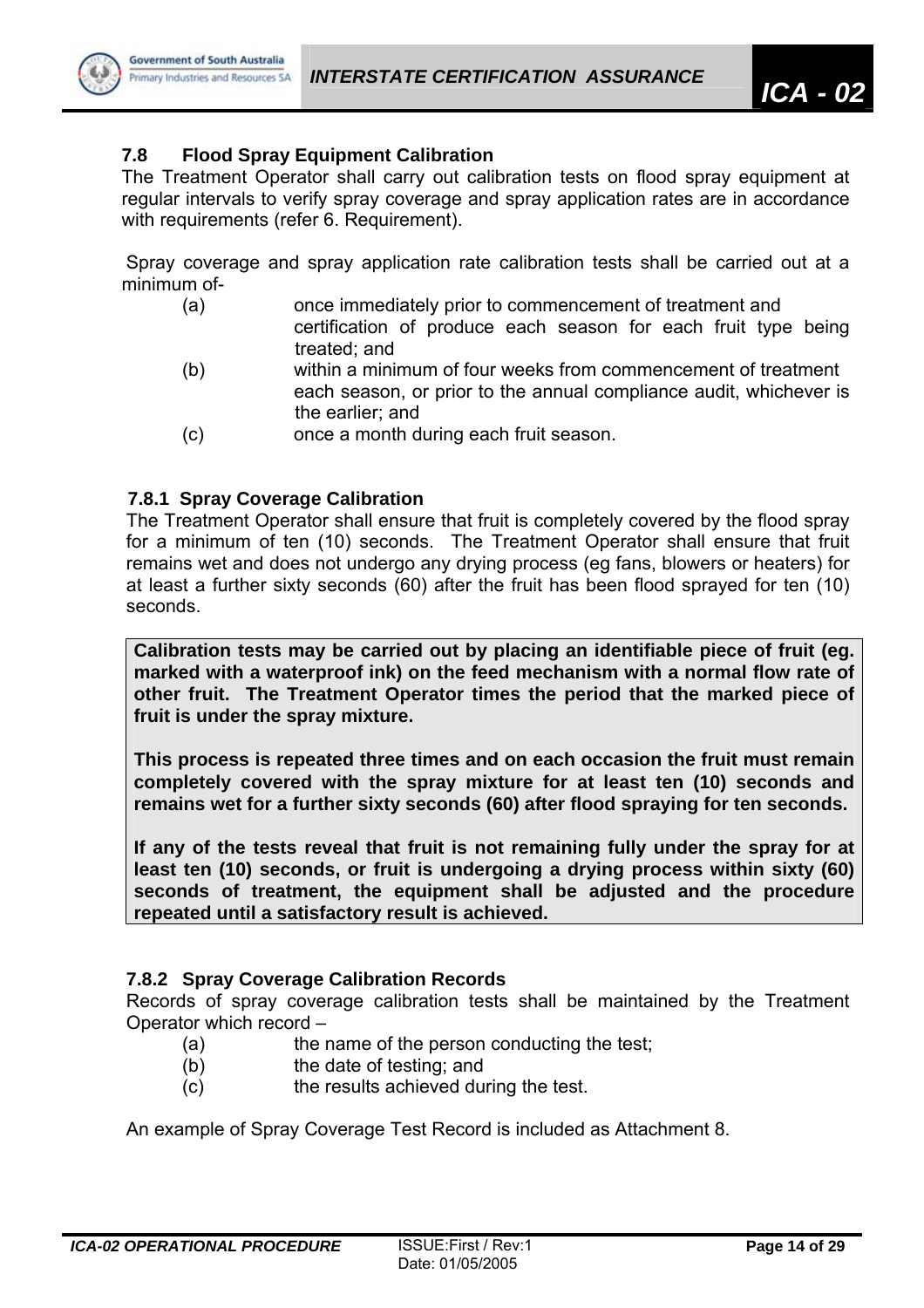

# **7.8.3 Spray Application Rate Calibration**

The Treatment Operator shall ensure that the application rate of the flood spray equipment is at least the required minimum of –

- (a) for all fruit except stonefruits
	- 16 L/minute per each square metre of the area being flood sprayed, or,
- (b) for capsicums flood sprayed at  $9.2$  L/min/m<sub>2</sub> –

9.2L/minute per each square metre of the area being flood sprayed.

**Calibration tests may be carried out by calculating the size of the spray area in square metres. The boundary being the line at which a fruit's surface is fully wetted in ten seconds.** 

**For example:- spray area width = 1.5 metres** 

 **spray area length = 2.0 metres** 

 **Total spray area = 1.5 x 2.0 = 3.0 m squared** 

**Place a collection vessel under each of the spray nozzles for a measured time period and determine the volume of output from each nozzle over a one-minute period.** 

**For example ;- Spray equipment with 16 spray nozzles gives the following Total output volumes over a one minute period –** 

**3.05L + 3.07L + 3.08L + 3.03L + 3.04L +3.08L+3.05L + 3.06L + 3.05L +3.06L + 3.07L + 3.04L +3.05L+3.04L + 3.06L + 3.07L = 48.9L/min Total output** 

**Calculate the application rate per square metre over the spray area using the following calculation –** 

**Total output (L/minute) divide by the Total spray area (m2) = Application Rate (L/min/m2)** 

**For example:- 48.9 L/minute divide by 3.0m2 = 16.3 L/Minute/m2** 

**If any test reveals that the application rate is below 16 L/minute per square metre of the area being sprayed, the equipment shall be adjusted by increasing the output volume or decreasing the spray area (provided the fruit remains under the spray for a period of at least ten seconds) and the procedure repeated until a satisfactory result is achieved.** 

# **7.8.4 Spray Application Rate Calibration Records**

Records of spray application calibration tests shall be maintained by the Treatment Operator which record –

- (a) the name of the person conducting the test;
- (b) the date of testing; and
- (c) the results achieved during the tests.

Results of testing shall include the full calculations used to determine the spray equipment's application rate.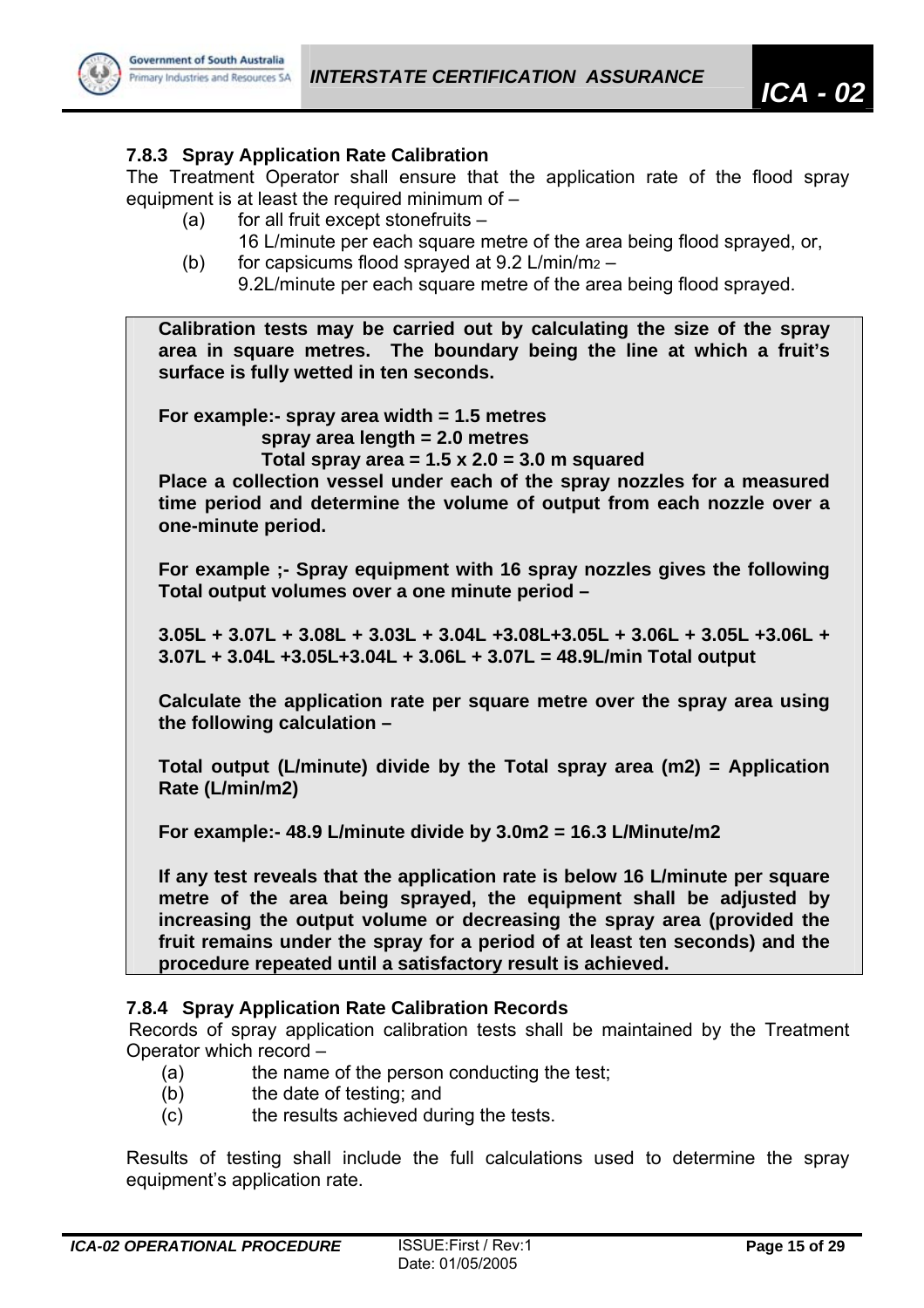

An example Spray Application Rate Test Record is included as Attachment 9.

# **7.9 Flood Spray Equipment Maintenance**

The Treatment Operator shall carry out regular checks of flood spraying equipment to ensure it continues to operate effectively according to the required standards and remains free from soiling, malfunction, blockages, damage or excessive wear.

# **7.10 Post Treatment Security for Tasmania**

Packing shall commence as soon as practicable after treatment. Fruit may be allowed to dry adequately prior to packing.

Treated fruit shall be held for the minimum practical period after treatment before it must be secured against reinfestation.

Any fruit, which is stored outside the treatment facility after treatment and prior to dispatch, must be held under secure conditions.

Any treated fruit, which remains unpacked at the end of the day, must be held in secure conditions until packed.

Completed pallets shall be held for the minimum practical period before placing in secure conditions.

Certified fruit must be stored at and transported from the facility in secure conditions that prevent infestation by fruit fly.

Secure conditions include –

- (a) unvented packages;
- (b) vented packages with the vents secured with gauze/mesh with a maximum aperture of 1.6 mm;
- (c) fully enclosed under tarpaulins, hessian, shade cloth, mesh or other covering which provides a maximum aperture of 1.6mm;
- (d) shrinkwrapped and sealed as a palletised unit;
- (e) fully enclosed or screened buildings, coldrooms, vehicles or other facilities free from gaps or other entry points greater than 1.6 mm.

**Fruit consigned to Tasmania must be transported in full container lots sealed prior to transport or as lesser container lots in accordance with the requirements of (a), (b) or (d) above.** 

**Fruit consigned to Tasmania must be transported in full container lots sealed prior to transport or as lesser container lots in accordance with the requirements of (a), (b) or (d) above.** 

**Where consignments are transported to Tasmania as full container lots, the seal number must be included in the in the Brand Name or Identifying Marks section of the Assurance Certificate covering the consignment (refer Attachment 2).** 

**Where consignments are transported in vented packages that are Sealed as a palletised unit in accordance with (d) above, the Business**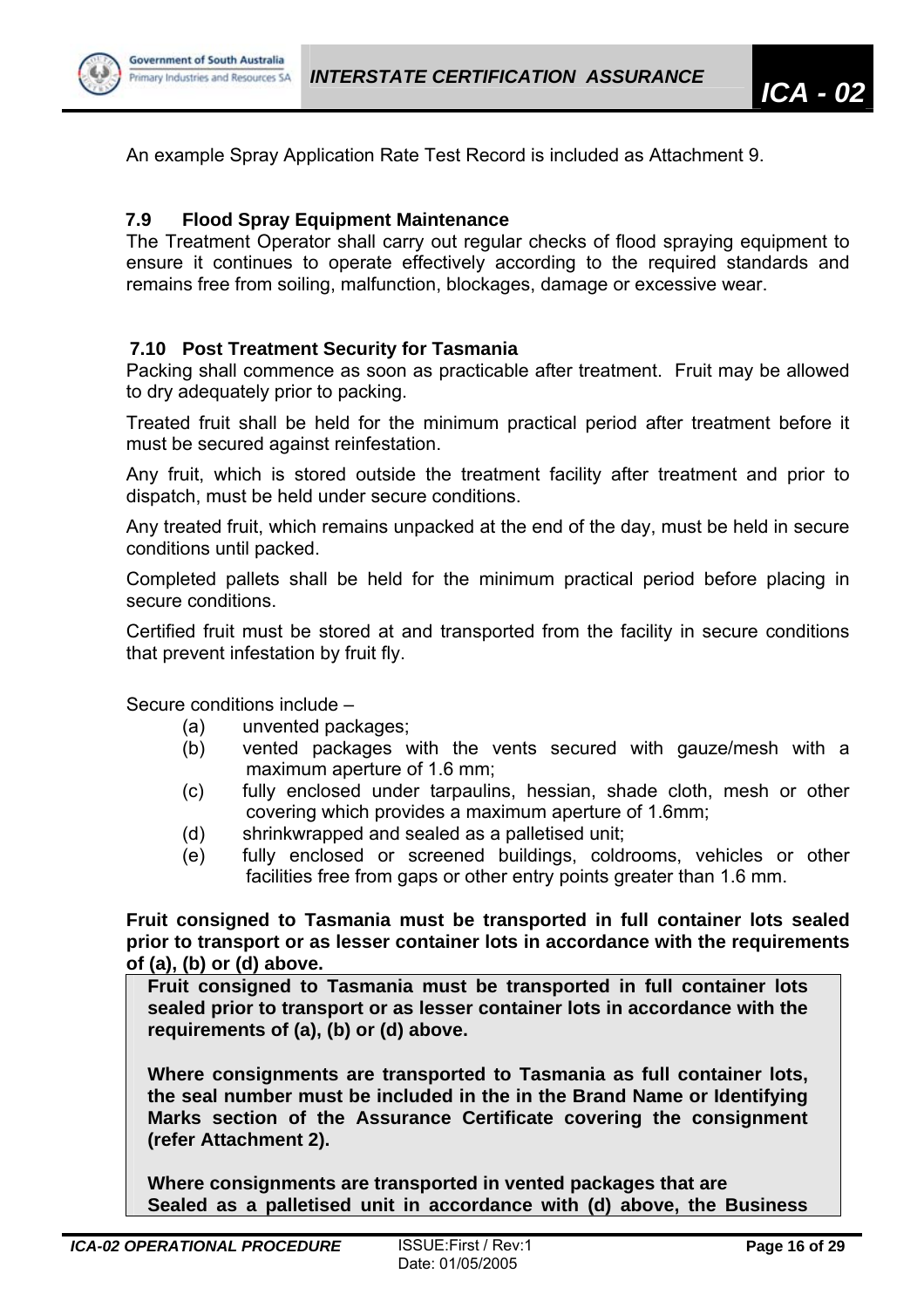

**must be secure the top layer of the pallet by applying a row of tape over the shrinkwrap and have applied to the tape in waterproof ink the signature of an Authorised Signatory, the number of the Plant Health Interstate Assurance Certificate covering the consignment and the date.** 

The Business shall have adequate procedures in place, which prevent mixing of treated and untreated fruit at the facility.

# **7.11 Dispatch**

# **7.11.1 Package Identification**

The Authorised Dispatcher shall ensure that, after treating and packing, each package is marked in indeliable and legible characters of at least 5 mm, with –

- the Interstate Produce number of the Business that operates the approved facility in which the produce was treated;and
- the words "MEETS ICA –02"; and
- the date (or date code) on which the fruit was treated;

prior to the issuance of an Interstate Assurance Certificate by the Business under this Operational Procedure.

# **7.11.2 Interstate Assurance Certificates**

The Authorised Dispatcher shall ensure an Interstate Assurance Certificate is completed and signed by an Authorised Signatory of the Business prior to consignment of produce from a Fruit Fly Pest Quarantine Area or to a market requiring certification of dimethoate or fenthion flood spray treatment.

Interstate Assurance Certificates shall be in the form of a Plant Health Interstate Assurance Certificate. A completed example is shown as Attachment 2.

Individual Interstate Assurance Certificates shall be issued to cover each consignment (ie. a discrete quantity of product transported to a single consignee at one time) to avoid splitting of consignments.

Interstate Assurance Certificates shall be completed, issued and distributed in accordance with the Work Instruction Guidelines for Completion of Plant Health Interstate Assurance Certificates (WI-02).

## **7.11.3 Interstate Assurance Certificate Distribution**

The **original** (yellow copy) must accompany the consignment.

The **duplicate** (white copy) must be retained by the Business.

## **7.12 ICA System Records**

The Business shall maintain the following records –

- (a) Spray Mixture Preparation Chart (refer 7.2.3);
- (b) Spray Mixture Top-Up Program (if spray mixture is topped-up);
- (c) Spray Mixture Preparation, Top-Up and Treatment Record (refer 7.5);
- (d) Chemical Mixture Analysis Record (refer 7.6.4);
- (e) Spray Coverage Test Record (refer 7.7.2)
- (f) Spray Application Rate Test Record (refer 7.7.4);
- (g) the duplicate copy of each Plant Health Assurance Certificate issued by the Business (refer 7.11.3).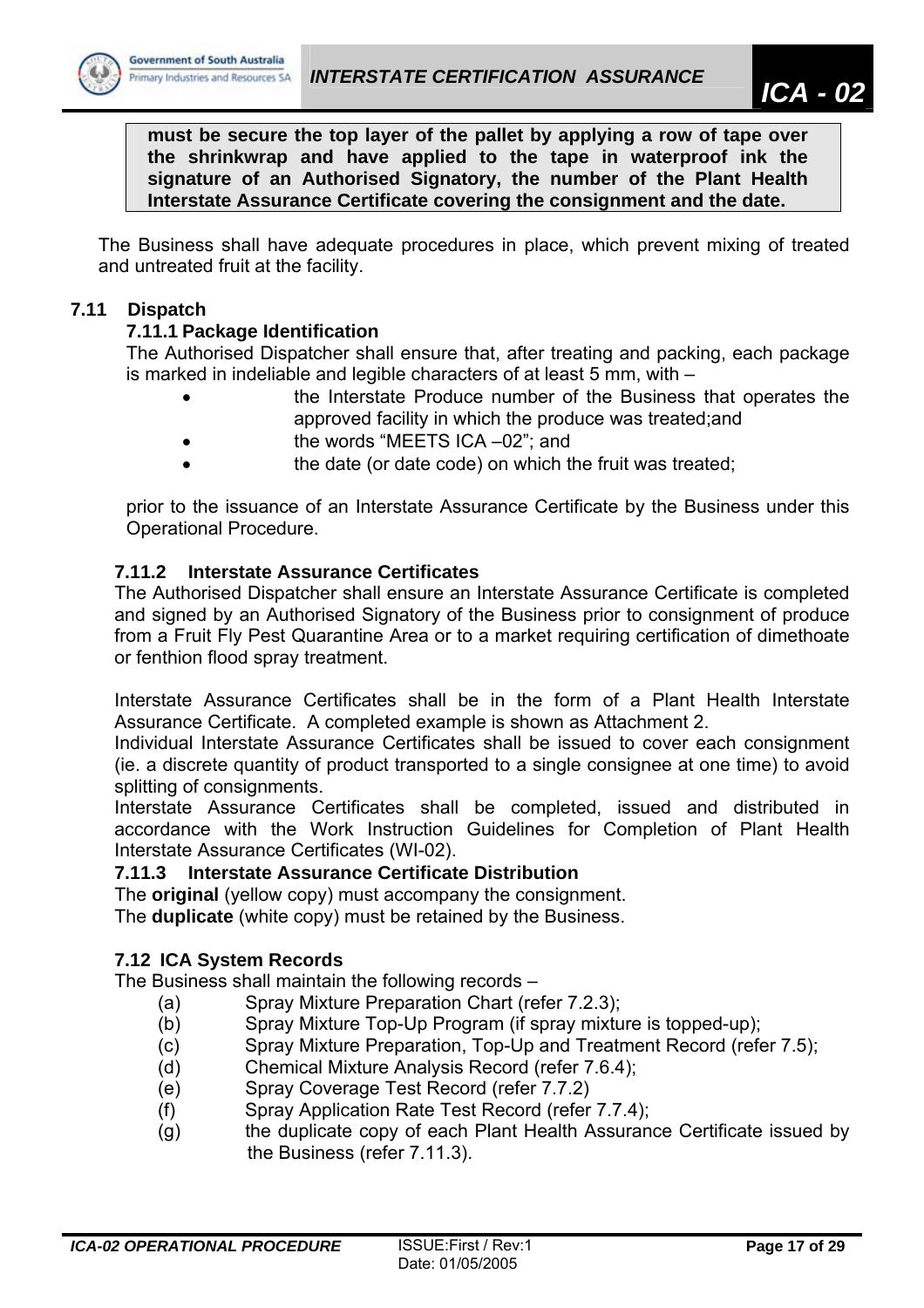

ICA system records shall be retained for a period of not less than 12 months from competition or until the next compliance audit of the business, whichever is the later.

**An accredited Business must hold a minimum of 12 months ICA system records at the time of any compliance audit. If the compliance audit is conducted more than 12 months from the last compliance audit, the business must maintain all records completed since the previous compliance audit.** 

ICA system records shall be made available on request by an Inspector.

# **7.13 ICA System Documentation**

The Business shall maintain the following documentation –

- (a) a copy of the Business's current Application for Accreditation (refer Attachment 1)
- (b) a current copy of this Operational Procedure;
- (c) a current Certificate of Accreditation for an Interstate Certification Assurance Arrangement.

ICA system documentation shall be made available on request by an Inspector.

# **8. ATTACHMENTS**

| Attachment 1 | Application for Accreditation of a Business for an Interstate<br>Certification Assurance Arrangement. (blank) |
|--------------|---------------------------------------------------------------------------------------------------------------|
| Attachment 2 | Plant Health Interstate Assurance Certificate<br>(blank)                                                      |
| Attachment 3 | Plant Health Interstate Assurance Certificate (completed example)                                             |
| Attachment 4 | Spray Mixture Preparation, Top-Up and Treatment Record (blank)                                                |
| Attachment 5 | Spray Mixture Preparation Chart (blank)                                                                       |
| Attachment 6 | Fruit Fly Chemical Treatment Sample for Analysis (blank)                                                      |
| Attachment 7 | <b>Chemical Mixture Analysis Record (blank)</b>                                                               |
| Attachment 8 | Spray Coverage Test Record (blank).                                                                           |
| Attachment 9 | Spray Application Rate Test Record (blank).                                                                   |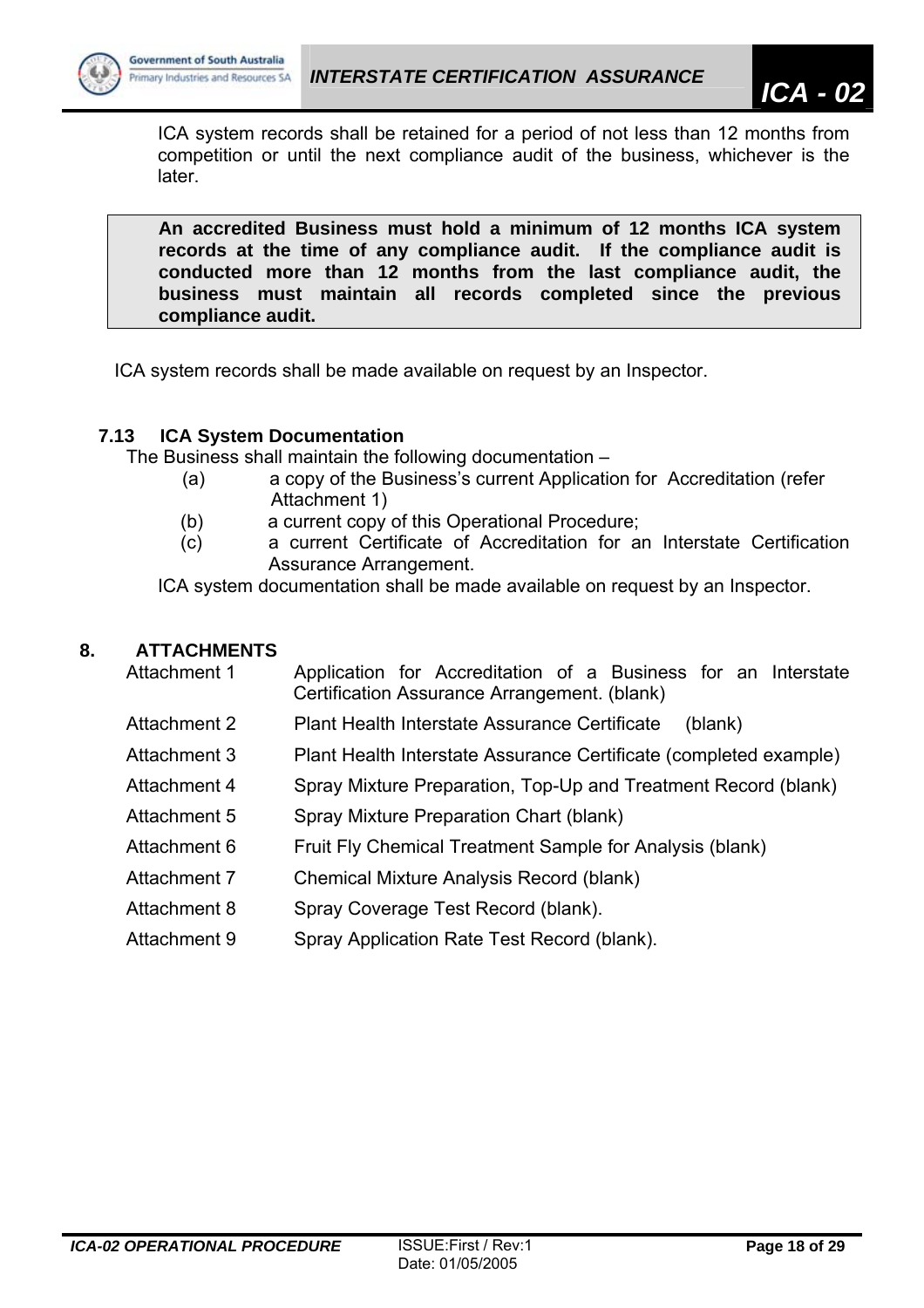| Type of application being made (tick one):                                                                    |             | <b>Renewal</b>                                     |  |    | <b>New</b> |   |   | <b>Amendment</b> |
|---------------------------------------------------------------------------------------------------------------|-------------|----------------------------------------------------|--|----|------------|---|---|------------------|
| NOTE; Only one Operational Procedure (ICA arrangement) at any one Facility                                    |             |                                                    |  |    |            | S |   |                  |
| may be covered in this application.                                                                           |             |                                                    |  |    |            |   |   |                  |
| Trading Name(s) of the Business (as shown on packages sent to market)                                         |             |                                                    |  |    |            |   |   |                  |
| Australian Business Number (ABN)                                                                              |             |                                                    |  |    |            |   |   |                  |
|                                                                                                               |             |                                                    |  |    |            |   |   |                  |
| <b>Type of Ownership of Business</b><br><b>Individual</b><br>Provide name in full                             |             |                                                    |  |    |            |   |   |                  |
| <b>Partnership</b>                                                                                            |             |                                                    |  |    |            |   |   |                  |
| List, in the usual order, the full name of                                                                    |             |                                                    |  |    |            |   |   |                  |
| each partner                                                                                                  |             |                                                    |  |    |            |   |   |                  |
| <b>Incorporated Company</b>                                                                                   |             |                                                    |  |    |            |   |   |                  |
| Companies must provide their Australian                                                                       | <b>ACN</b>  |                                                    |  |    |            |   |   |                  |
| Company Number (ACN) or Australian                                                                            |             |                                                    |  | or |            |   |   |                  |
| Registered Business Number (ARBN).                                                                            | <b>ARBN</b> |                                                    |  |    |            |   |   |                  |
| A copy of the Certificate of Incorporation                                                                    |             |                                                    |  |    |            |   |   |                  |
| must be attached to this application                                                                          |             | copy of Certification of Incorporation attached    |  |    |            |   |   |                  |
| <b>Cooperative Association</b>                                                                                |             | copy of Certificate of Registration attached       |  |    |            |   |   |                  |
| A Cooperative Association must provide                                                                        |             |                                                    |  | or |            |   |   |                  |
| appropriate proof of registration                                                                             |             | Department of Justice registration search attached |  |    |            |   |   |                  |
| <b>Other</b>                                                                                                  |             |                                                    |  |    |            |   |   |                  |
| Provide specific details of the Business                                                                      |             |                                                    |  |    |            |   |   |                  |
| Postal address of the Business (where all correspondence will be sent)                                        |             |                                                    |  |    |            |   |   |                  |
|                                                                                                               |             | Mobile                                             |  |    |            |   |   |                  |
| Postcode<br>Email:                                                                                            |             | Telephone                                          |  |    | (.         |   |   |                  |
| Location of the Business Facility (Street address if appropriate)                                             |             | Facsimile                                          |  |    | ()         |   |   |                  |
|                                                                                                               |             | Mobile                                             |  |    |            |   |   |                  |
| Postcode                                                                                                      |             | Telephone                                          |  |    | (. )       |   |   |                  |
| Location<br>Property                                                                                          |             | Facsimile                                          |  |    | (. )       |   |   |                  |
| Number<br><b>Gate Plate Number</b>                                                                            |             | <b>Email Address</b>                               |  |    |            |   |   |                  |
|                                                                                                               |             | If yes, please provide the Business's              |  |    |            |   |   |                  |
|                                                                                                               | Yes<br>No   | Interstate Produce (IP) Number                     |  |    |            |   | S |                  |
| Has the Business previously been registered for<br>the interstate movement of produce?                        |             |                                                    |  |    |            |   |   |                  |
|                                                                                                               |             |                                                    |  |    |            |   |   |                  |
| <b>Title of Operational Procedure</b>                                                                         |             |                                                    |  |    |            |   |   |                  |
| <b>Operational Procedure / Arrangement</b><br><b>Reference Number</b><br>SPRAYING WITH DIMETHOATE OR FENTHION |             |                                                    |  |    |            |   |   |                  |
| $\boldsymbol{2}$<br><b>ICA</b><br>0                                                                           |             |                                                    |  |    |            |   |   |                  |

Government of South Australia Primary Industries and Resources SA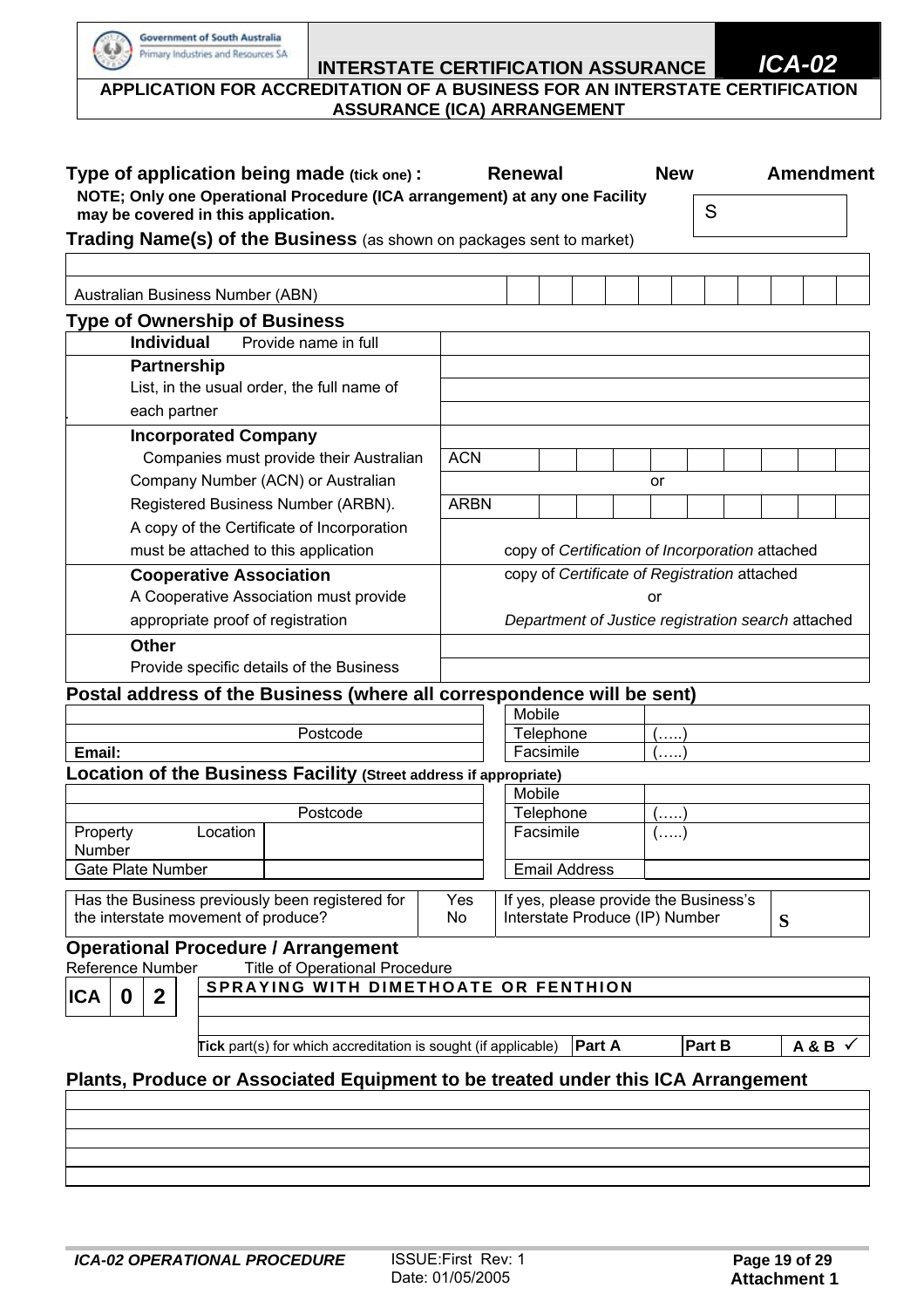

# **INTERSTATE CERTIFICATION ASSURANCE**

#### **APPLICATION FOR ACCREDITATION OF A BUSINESS FOR AN INTERSTATE CERTIFICATION ASSURANCE (ICA) ARRANGEMENT**

#### **Certification Assurance System Records**

What records do you maintain to verify that the business is carrying out its responsibilities and duties under the relevant Operation Procedure?

 All records are maintained in accordance with the examples provided for this Operational Procedure Alternative or additional records, as listed below, have been developed for this Operational Procedure

#### **Authorised Signatories for Assurance Certificates**

|                                         | <b>Family Name</b> | Given Name(s) | Specimen Signature |
|-----------------------------------------|--------------------|---------------|--------------------|
| <b>Certification Controller</b>         |                    |               |                    |
| <b>Back-up Certification Controller</b> |                    |               |                    |
| <b>Additional Authorised</b>            |                    |               |                    |
| <b>Signatories</b>                      |                    |               |                    |
|                                         |                    |               |                    |

#### **Accreditation Conditions**

For the purposes of this agreement the following definitions shall apply:

| Applicant                       | the person, cooperation or other legal entity who is accredited under this agreement |
|---------------------------------|--------------------------------------------------------------------------------------|
| <b>Inspector</b>                | an inspector appointed under the Fruit and Plant Protection Act 1992                 |
| <b>Department</b>               | <b>Primary Industries and Resources South Australia</b>                              |
| <b>Interstate Certification</b> |                                                                                      |
|                                 |                                                                                      |

**Assurance (ICA) system** the processes, equipment, personnel & resources used to implement the Operational Procedure For the purposes of this agreement the following conditions shall apply:

The applicant must maintain and operate the interstate certification assurance system in accordance with the Operational Procedures and must maintain the relevant records.

The applicant will, upon request, allow an inspector to enter any premises where product certified under the agreement is treated or dispatched, or where any product, equipment, chemicals, documents or records are stored.

The inspector may inspect or take samples of any relevant item present on the premises at the time of this search.

The applicant must take all steps to assist an inspector in the conduct of audits, including allowing the inspector to interview any employee of the applicant in relation to the implementation of the interstate certification assurance system.

The applicant authorises the persons listed as Authorised Signatories on this application to issue certificates on his or her behalf. The applicant agrees to pay to the Chief Executive of the Department any costs associated with the conduct of audits by an inspector. The applicant will be notified of these costs at the time of accreditation.

The applicant agrees to relinquish unused Plant Health Assurance Certificate books (or parts thereof) to the ICA Contact Officer on withdraw, suspension or cancellation of accreditation.

The applicant agrees to abide by the accreditation conditions listed above and acknowledges that any accreditation is granted subject to those conditions.

#### **The applicant certifies that all of the information contained in this application is true and correct.**

|           | Name in Full (please print) | Signature                                                                                                                   | Date  |
|-----------|-----------------------------|-----------------------------------------------------------------------------------------------------------------------------|-------|
|           |                             |                                                                                                                             | .     |
|           |                             |                                                                                                                             | . / / |
|           |                             |                                                                                                                             | . / / |
| $N = + -$ |                             | Where anglicante are members of a nextrembly, each nextrem must sign the anglication. For Carnerations a Director must sign |       |

Note: Where applicants are members of a partnership, each partner must sign the application. For Corporations a Director must sign. **\_\_\_\_\_\_\_\_\_\_\_\_\_\_\_\_\_\_\_\_\_\_\_\_\_\_\_\_\_\_\_\_\_\_\_\_\_\_\_\_\_\_\_\_\_\_\_\_\_\_\_\_\_\_\_\_\_\_\_\_\_\_\_\_\_\_\_\_\_\_\_\_\_\_\_\_\_\_\_\_\_\_\_\_\_\_\_\_\_\_\_\_\_\_\_\_\_\_\_\_\_\_\_\_\_\_\_\_\_\_\_\_\_\_\_\_\_\_\_\_\_\_\_\_\_\_\_\_\_\_\_\_\_\_\_\_\_\_\_\_\_\_\_\_\_\_\_\_\_\_\_\_\_\_\_\_\_\_\_\_\_\_\_\_\_\_\_\_\_\_\_\_\_\_\_\_\_\_\_\_\_\_\_\_\_\_\_\_\_\_\_\_\_\_\_\_\_\_\_\_\_\_\_\_\_\_\_\_\_\_\_\_\_\_\_\_\_\_\_\_\_\_\_\_\_\_\_\_\_\_\_** 

# **Office Use Only**

| <b>VIIILE USE VIIIV</b>                                                                                                                                                                                                                                                                                                                                     |                      |      |  |  |  |  |
|-------------------------------------------------------------------------------------------------------------------------------------------------------------------------------------------------------------------------------------------------------------------------------------------------------------------------------------------------------------|----------------------|------|--|--|--|--|
| <b>DESK AUDIT</b><br><b>Passed</b>                                                                                                                                                                                                                                                                                                                          |                      |      |  |  |  |  |
|                                                                                                                                                                                                                                                                                                                                                             |                      |      |  |  |  |  |
| Name of Desk Auditor (please print)                                                                                                                                                                                                                                                                                                                         | Signature of Officer | Date |  |  |  |  |
| <b>ACCREDITATION EXPIRES ON</b>                                                                                                                                                                                                                                                                                                                             |                      |      |  |  |  |  |
| <b>SITE AUDIT:</b> Passed. The facilities and treatment procedures of the Business covered by this application<br>have been audited and I am satisfied that the Authorised Signatories are aware of their roles and responsibilities.<br>Therefore, with authority under the Fruit and Plant Protection Act 1992, I approve accreditation of this Business. |                      |      |  |  |  |  |
|                                                                                                                                                                                                                                                                                                                                                             |                      |      |  |  |  |  |
| Name of Auditing Officer (please print)                                                                                                                                                                                                                                                                                                                     | Signature of Officer | Date |  |  |  |  |
|                                                                                                                                                                                                                                                                                                                                                             | (PIRSA STAMP)        |      |  |  |  |  |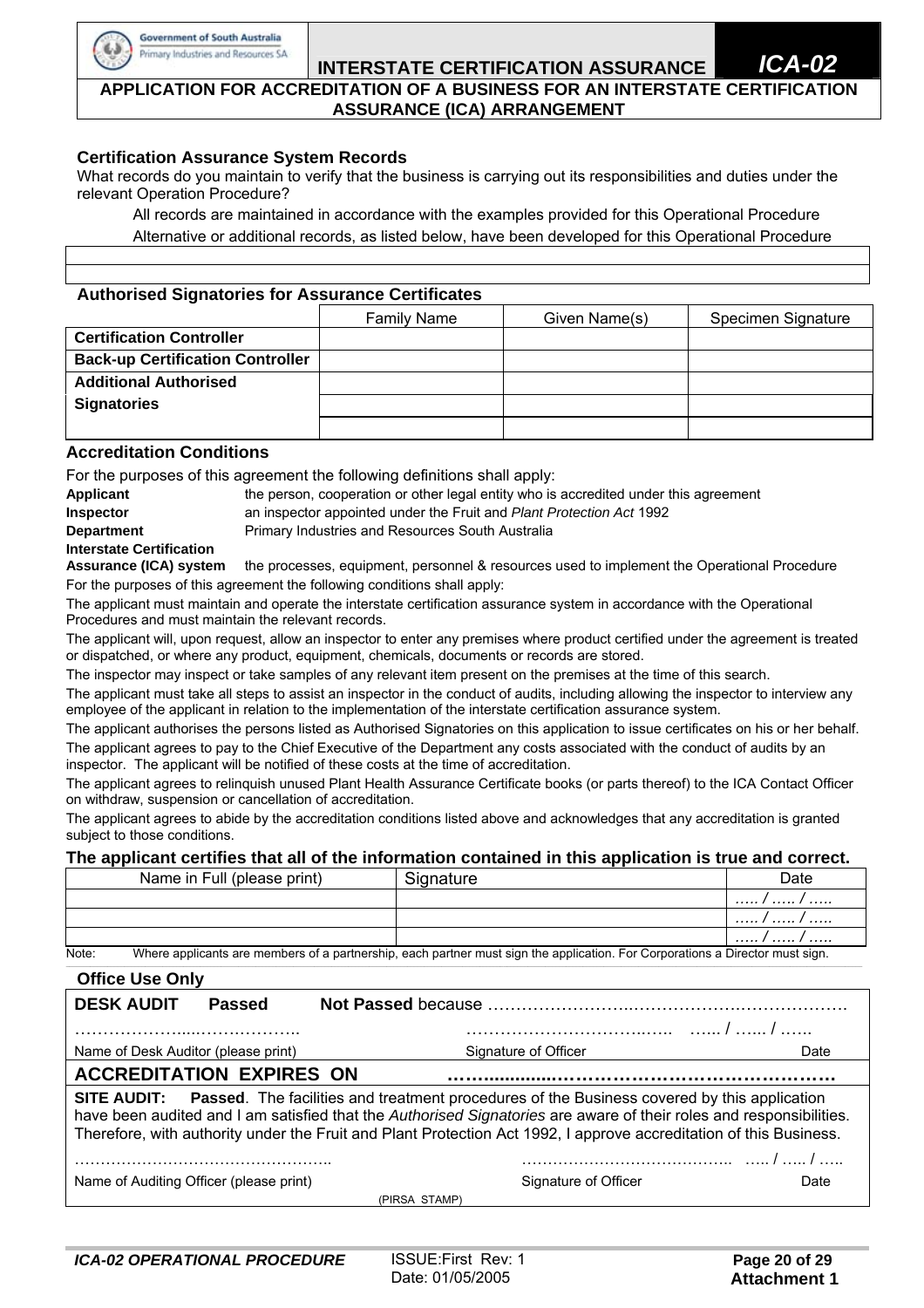

**Certificate Number 12345**  *IP Number Facility No. Arrangement Code S - Consignment Details* (Please Print) Consignor Consignee Name Name Address Address Address Address Address Address Address Address Address Address A Reconsigned To **Method** of Transport (Splitting consignments or reconsigning whole consignments) (Provide details where known)  $\Box$  Road Vehicle Details Reg. No. Address and Consignment no. Address and the Consignment no. Air Airline/Flight no. *Certification Details* (Please Print) Accredited Business that Prepared the Produce Grower or Packer Name Name Address Address Address Address Address Address Address Address Address Address A IP No. of Acc. Business Brand Name or Identifying Marks (as marked on packages) Date Code (as marked on packages) No. of Packages | Type of Packages (eg. trays, cartons) | Type of Produce | Authorisation for Split Consignment Date Treatment Chemical (Act. Ingredient) Concentration | Duration and Temperature Dipping Dimethoate 1 400 ppm 0 one Min 10 sec then wet for 60 sec. Dipping Fenthion 12.5 ppm One Min 10 sec then wet for 60 sec. Flood spraying Dimethoate 400 ppm 10 seconds then wet for 60 seconds Flood spraying Fenthion 412.5 ppm 10 seconds then wet for 60 seconds Non-recirculated spray Fenthion 412.5 ppm 10 seconds then wet for 60 seconds Fumigation Methyl Bromide g/m<sup>3</sup> Two Hours @ °C Heat Treatment Hot Air Hot Water Min @ °C

#### **Additional Certification**

#### *Declaration*

**S** 

I, an Authorised Signatory of the accredited business that prepared the plants or plant produce described above, hereby declare that the plants or plant produce have been prepared in the business's approved facilities in accordance with the business's Interstate Certification Assurance arrangement and that the details shown above are true and correct in every particular.

Authorised Signatory's Name (Please Print) Signature Communication Controller Controller Date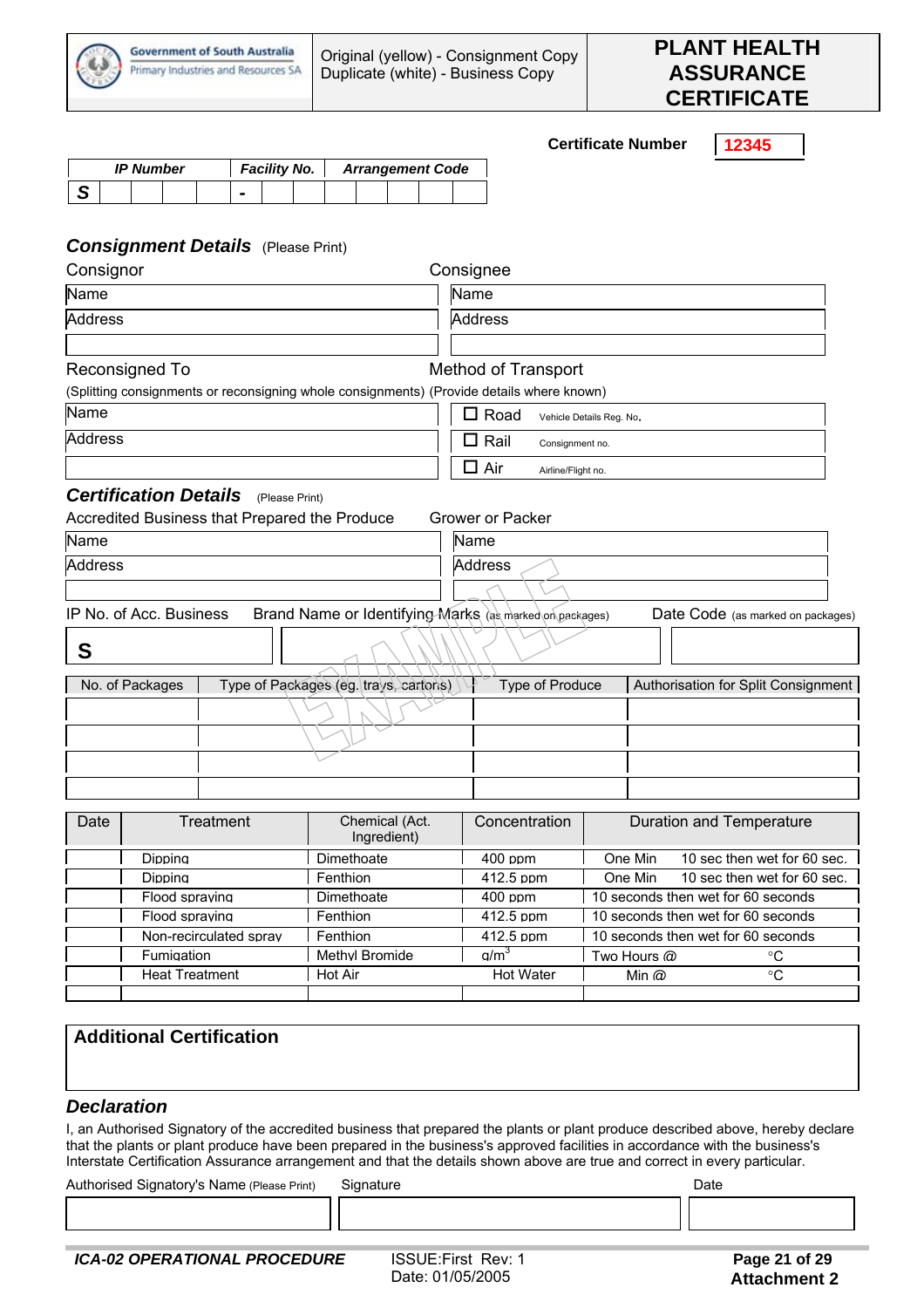

**Certificate Number 12345** 

|  | <b>IP Number</b> |  | Facility No. |  |  | <b>Arrangement Code</b> |  |  |  |  |
|--|------------------|--|--------------|--|--|-------------------------|--|--|--|--|
|  |                  |  |              |  |  |                         |  |  |  |  |

### *Consignment Details* (Please Print)

| Consignor           |                         |                                             |                                                                                           | Consignee                  |                          |                         |                                     |
|---------------------|-------------------------|---------------------------------------------|-------------------------------------------------------------------------------------------|----------------------------|--------------------------|-------------------------|-------------------------------------|
| Name                |                         | <b>Willow Family Growers</b>                |                                                                                           | Name                       | Fresh is Best            |                         |                                     |
| <b>Address</b>      |                         | Golden Road                                 |                                                                                           | <b>Address</b>             | <b>Windsor Drive</b>     |                         |                                     |
|                     |                         | Virginia SA 5120                            |                                                                                           |                            |                          | Newmarket Victoria 3031 |                                     |
|                     | Reconsigned To          |                                             |                                                                                           | <b>Method of Transport</b> |                          |                         |                                     |
|                     |                         |                                             | (Splitting consignments or reconsigning whole consignments) (Provide details where known) |                            |                          |                         |                                     |
| Name                |                         |                                             |                                                                                           | $\boxtimes$ Road           | Vehicle Details Reg. No. |                         | <b>SES 101</b>                      |
| <b>Address</b>      |                         |                                             |                                                                                           | $\Box$ Rail                | Consignment no.          |                         |                                     |
|                     |                         |                                             |                                                                                           | $\Box$ Air                 | Airline/Flight no.       |                         |                                     |
|                     |                         | <b>Certification Details (Please Print)</b> |                                                                                           |                            |                          |                         |                                     |
|                     |                         |                                             | Accredited Business that Prepared the Produce                                             | <b>Grower or Packer</b>    |                          |                         |                                     |
| Name                |                         | <b>Willow Family Growers</b>                |                                                                                           | Name                       | <b>Buffy Gardens</b>     |                         |                                     |
| <b>Address</b>      |                         | Golden Road                                 |                                                                                           | <b>Address</b>             | Lyons Rd                 |                         |                                     |
|                     |                         | Virginia SA 5120                            |                                                                                           | Virginia SA 5120           |                          |                         |                                     |
|                     | IP No. of Acc. Business |                                             | Brand Name or Identifying Marks (as marked on packages)                                   |                            |                          |                         | Date Code (as marked on             |
| packages)<br>S 9876 |                         |                                             | Willow Family Growers or WFG                                                              |                            |                          |                         | 10 June 2004                        |
|                     | No. of Packages         |                                             | Type of Packages (eg. trays, cartons)                                                     |                            | Type of Produce          |                         | Authorisation for Split Consignment |
| 22                  |                         | Cartons                                     |                                                                                           | Tomatoes                   |                          |                         |                                     |
| 16                  |                         | Travs                                       |                                                                                           |                            | Tomato (Gourmet)         |                         |                                     |
|                     |                         |                                             |                                                                                           |                            |                          |                         |                                     |
|                     |                         |                                             |                                                                                           |                            |                          |                         |                                     |
| Date                |                         | Treatment                                   | Chemical (Act.<br>Ingredient)                                                             | Concentration              |                          |                         | <b>Duration and Temperature</b>     |
|                     | Dipping                 |                                             | Dimethoate                                                                                | 400 ppm                    |                          | One Min                 | 10 sec then wet for 60 sec.         |
|                     | Dipping                 |                                             | Fenthion                                                                                  | 412.5 ppm                  |                          | One Min                 | 10 sec then wet for 60 sec.         |
| 10/6/04             | ⊡Flood spraving         |                                             | Dimethoate                                                                                | 400 ppm                    |                          |                         | 10 seconds then wet for 60 seconds  |
|                     | Flood spraving          |                                             | Fenthion                                                                                  | 412.5 ppm                  |                          |                         | 10 seconds then wet for 60 seconds  |
|                     |                         | Non-recirculated sprav                      | Fenthion                                                                                  | 412.5 ppm                  |                          |                         | 10 seconds then wet for 60 seconds  |

# **Additional Certification**

" Meets ICA-02 "

## *Declaration*

I, an Authorised Signatory of the accredited business that prepared the plants or plant produce described above, hereby declare that the plants or plant produce have been prepared in the business's approved facilities in accordance with the business's Interstate Certification Assurance arrangement and that the details shown above are true and correct in every particular.

| Authorised Signatory's Name (Please Print) | Signature         | Date    |
|--------------------------------------------|-------------------|---------|
| Charlie Willow Jr                          | Charlie Willow Jr | 10/6/04 |

Fumigation Methyl Bromide g/m<sup>3</sup> Two Hours @ °C Heat Treatment Hot Air Hot Air Hot Water Min @ ºC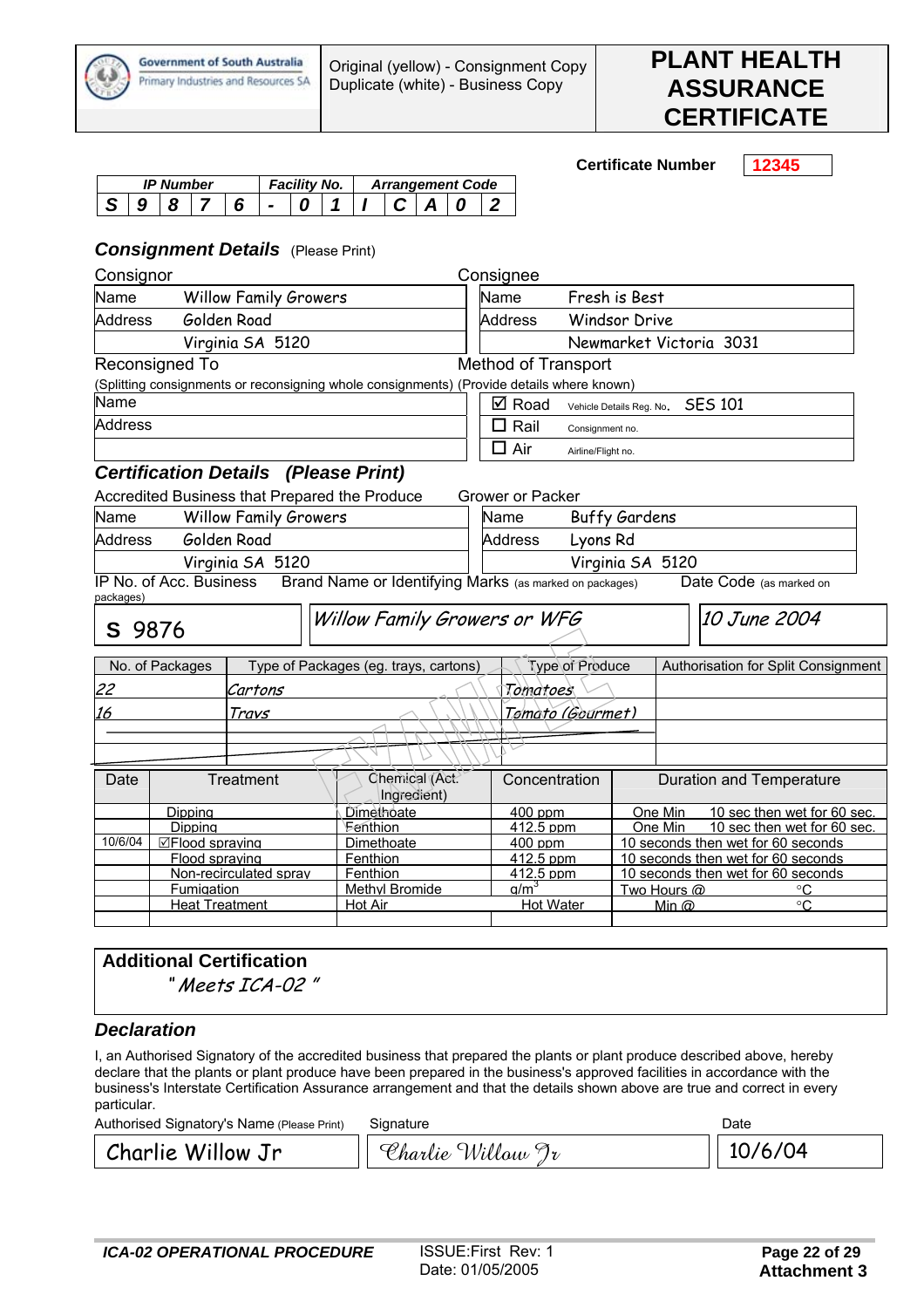

*ICA - 02* 

**Attachment 4** 

# **SPRAY MIXTURE PREPARATION, TOP-UP AND TREATMENT RECORD**

| SPRAY MIXTURE PREPARATION & TOP-UP PREPARATION |      |               |                    |                      |                            |                                                                                         | <b>FRUIT TREATMENT</b>        |                   |                             |                       |                                           |                                                                |                                        |           |
|------------------------------------------------|------|---------------|--------------------|----------------------|----------------------------|-----------------------------------------------------------------------------------------|-------------------------------|-------------------|-----------------------------|-----------------------|-------------------------------------------|----------------------------------------------------------------|----------------------------------------|-----------|
| <b>Date</b>                                    | Time | Top-Up<br>(Y) | pH<br>check<br>(Y) | Concentrate<br>(MIs) | <b>Mixture</b><br>(Litres) | Volume of Volume of Trade Name<br>o <sub>f</sub><br>Concentrate   Discarded   Treatment | <b>Date</b><br><b>Mixture</b> | <b>Date</b><br>of | <b>Start</b><br><b>Time</b> | Finish<br><b>Time</b> | <b>Type</b><br>of Fruit<br><b>Treated</b> | <b>Quantity of Fruit</b><br><b>Treated</b><br>(kg or packages) | <b>Treatment</b><br>Operator's<br>Name | Signature |
|                                                |      |               |                    |                      |                            |                                                                                         |                               |                   |                             |                       |                                           |                                                                |                                        |           |
|                                                |      |               |                    |                      |                            |                                                                                         |                               |                   |                             |                       |                                           |                                                                |                                        |           |
|                                                |      |               |                    |                      |                            |                                                                                         |                               |                   |                             |                       |                                           |                                                                |                                        |           |
|                                                |      |               |                    |                      |                            |                                                                                         |                               |                   |                             |                       |                                           |                                                                |                                        |           |
|                                                |      |               |                    |                      |                            |                                                                                         |                               |                   |                             |                       |                                           |                                                                |                                        |           |
|                                                |      |               |                    |                      |                            |                                                                                         |                               |                   |                             |                       |                                           |                                                                |                                        |           |
|                                                |      |               |                    |                      |                            |                                                                                         |                               |                   |                             |                       |                                           |                                                                |                                        |           |
|                                                |      |               |                    |                      |                            |                                                                                         |                               |                   |                             |                       |                                           |                                                                |                                        |           |
|                                                |      |               |                    |                      |                            |                                                                                         |                               |                   |                             |                       |                                           |                                                                |                                        |           |
|                                                |      |               |                    |                      |                            |                                                                                         |                               |                   |                             |                       |                                           |                                                                |                                        |           |
|                                                |      |               |                    |                      |                            |                                                                                         |                               |                   |                             |                       |                                           |                                                                |                                        |           |
|                                                |      |               |                    |                      |                            |                                                                                         |                               |                   |                             |                       |                                           |                                                                |                                        |           |
|                                                |      |               |                    |                      |                            |                                                                                         |                               |                   |                             |                       |                                           |                                                                |                                        |           |
|                                                |      |               |                    |                      |                            |                                                                                         |                               |                   |                             |                       |                                           |                                                                |                                        |           |
|                                                |      |               |                    |                      |                            |                                                                                         |                               |                   |                             |                       |                                           |                                                                |                                        |           |
|                                                |      |               |                    |                      |                            |                                                                                         |                               |                   |                             |                       |                                           |                                                                |                                        |           |
|                                                |      |               |                    |                      |                            |                                                                                         |                               |                   |                             |                       |                                           |                                                                |                                        |           |
|                                                |      |               |                    |                      |                            |                                                                                         |                               |                   |                             |                       |                                           |                                                                |                                        |           |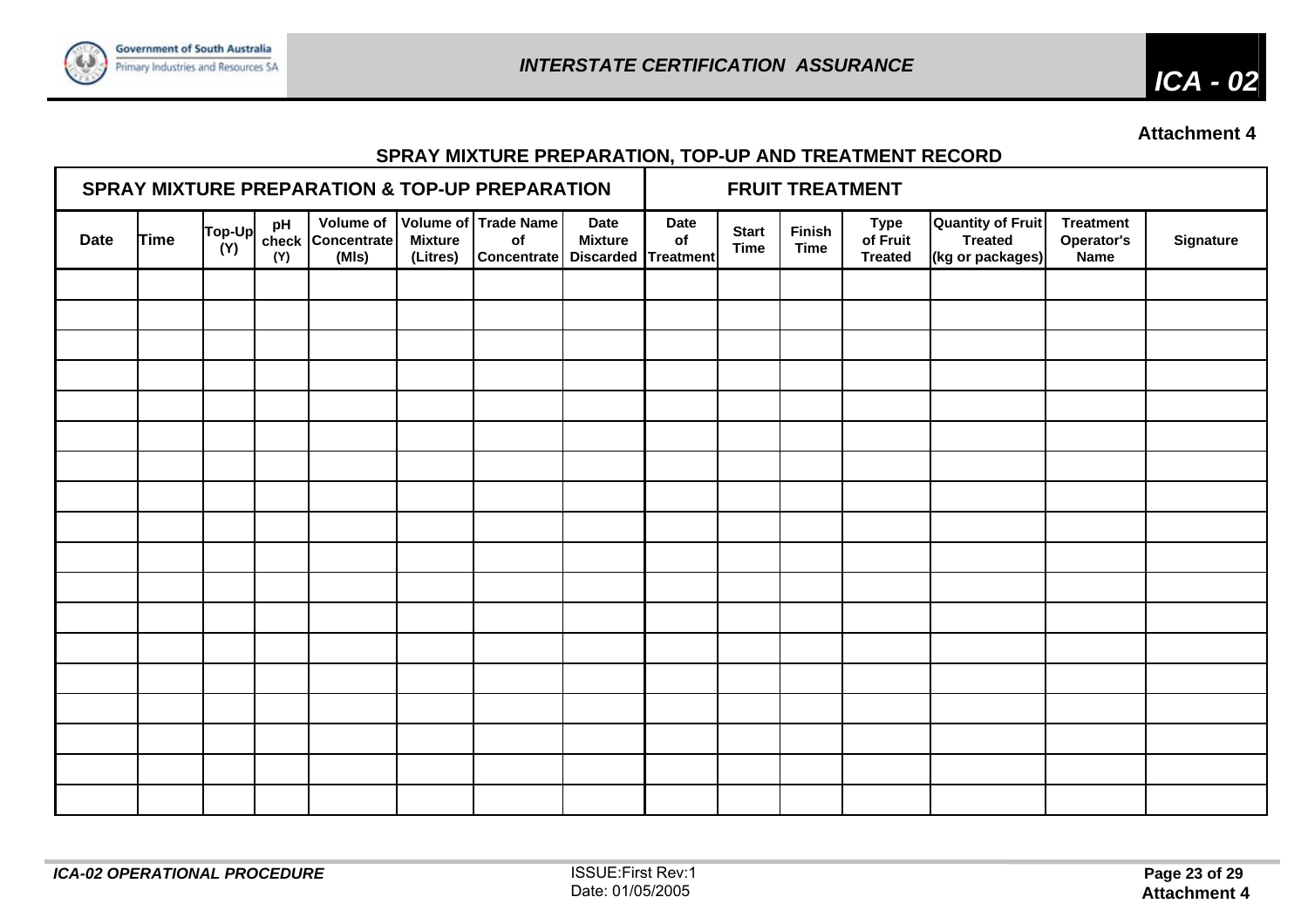

# *SPRAY MIXTURE PREPARATION CHART*

| <b>Date Mixture Prepared</b>                                                                          |                                                               |
|-------------------------------------------------------------------------------------------------------|---------------------------------------------------------------|
| <b>Time Mixture Prepared</b><br><b>Type of Chemical Concentrate</b><br>chemical used)                 | $\frac{1}{2}$ am / pm<br>Dimethoate or Fenthion (indicate the |
| <b>Mixture Concentrate Target</b>                                                                     |                                                               |
| Maximum Volume of Spray Tank                                                                          |                                                               |
| Volume of Water in Mixture                                                                            | Litres                                                        |
| pH Check Conducted                                                                                    | Yes / No                                                      |
| Volume of Chemical Concentrate in Mixture                                                             | millilitres                                                   |
| <b>Total Volume of Mixture</b>                                                                        | Litres                                                        |
|                                                                                                       | Part Fill or Top-Up (Concentrate [mL] / Mixture [L])          |
| Time $\_\_\rightleftharpoons\_\_\_$ am / pm<br>Date $\frac{1}{1}$<br><b>Litres Mixture</b>            | mL Concentrate /                                              |
| Time $\_\_\_\$ : $\_\_\$ am / pm<br>Date $\frac{1}{1}$<br><b>Litres Mixture</b>                       | _______ mL Concentrate /                                      |
| Date $\frac{1}{1}$<br>$Time \t{~}$ : $am/m$<br><b>Litres Mixture</b>                                  | mL Concentrate /                                              |
| Date $/$ /<br>Time $\_\_\_\_\_\_\_\_\_\_\_\$ am / pm<br><b>Litres Mixture</b>                         | mL Concentrate /                                              |
| Time $\_\_\_\rightrel$ : $\_\_\_\text{am}/\,\text{pm}$<br>Date $\frac{1}{1}$<br><b>Litres Mixture</b> | mL Concentrate /                                              |
| Date $\frac{1}{1}$<br><b>Litres Mixture</b>                                                           | Time ____: ____ am / pm ___________ mL Concentrate /          |
| Date $\frac{1}{1}$<br><b>Litres Mixture</b>                                                           | Time ____: ____ am / pm __________ mL Concentrate /           |
| Prepared by:                                                                                          |                                                               |
| Treatment Operator's Name (please print)                                                              | Signature<br>Date                                             |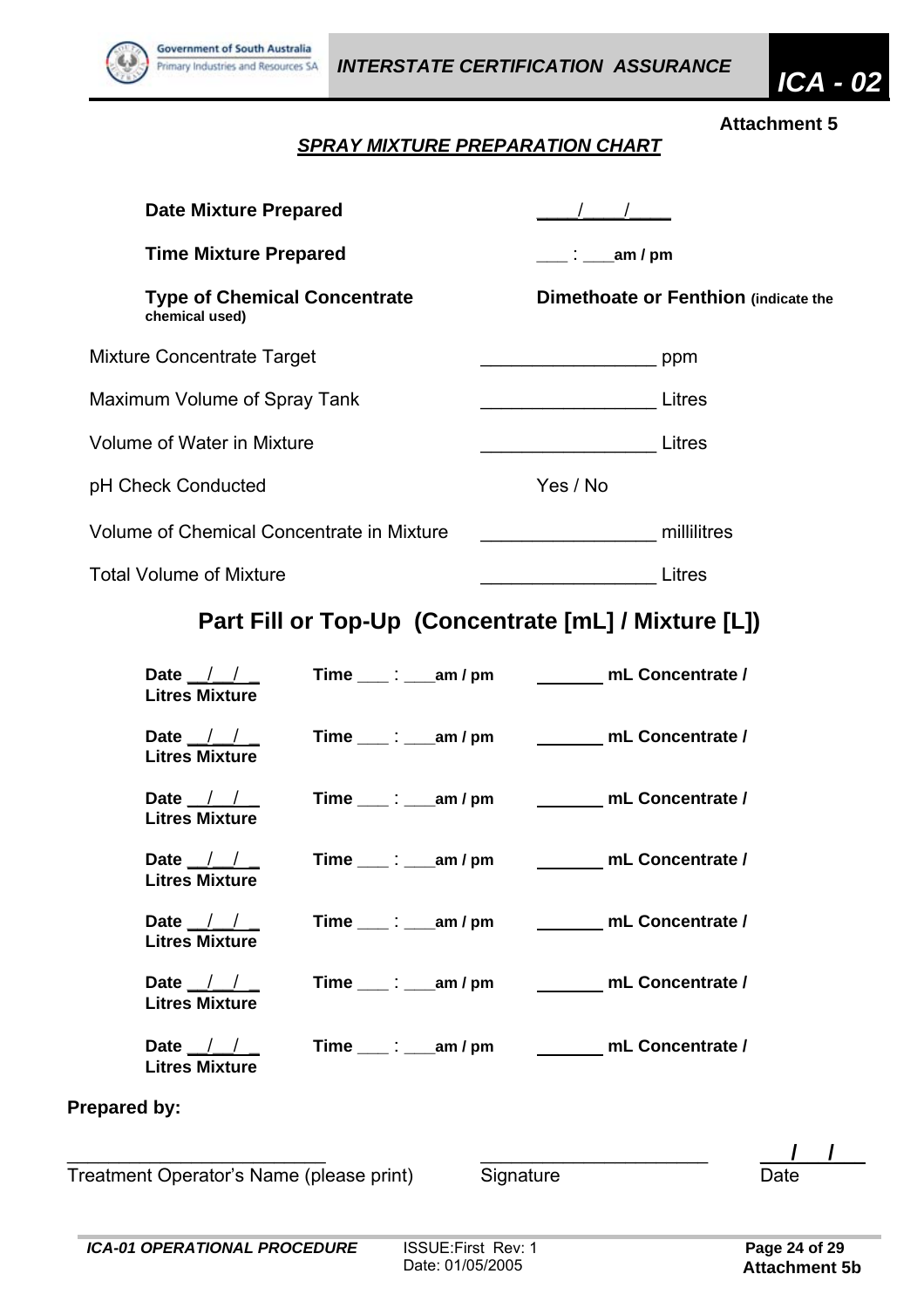

**Attachment 5b** 

# **RECORD OF REQUIRED TOP-UP TREATMENTS**

| <b>TOP-UP TREATMENT #1</b><br><b>Date of Treatment</b>                                   |           |      |             |
|------------------------------------------------------------------------------------------|-----------|------|-------------|
| <b>Start Time</b>                                                                        |           |      | am / pm     |
| Volume of Chemical Concentrate added to the Mixture                                      |           |      | millilitres |
| Volume of Water added to the Mixture                                                     |           |      |             |
| <b>Litres</b>                                                                            |           |      |             |
| <b>Type of Produce Treated</b>                                                           |           |      |             |
| <b>Quantity of Produce Treated</b>                                                       |           |      | kgs         |
| <b>TOP-UP TREATMENT #2</b>                                                               |           |      |             |
| <b>Date of Treatment</b>                                                                 |           |      |             |
| <b>Start Time</b>                                                                        |           |      | am $/$ pm   |
| Volume of Chemical Concentrate added to the Mixture                                      |           |      | millilitres |
| Volume of Water added to the Mixture                                                     |           |      |             |
| <b>Litres</b>                                                                            |           |      |             |
| <b>Type of Produce Treated</b>                                                           |           |      |             |
| <b>Quantity of Produce Treated</b>                                                       |           |      | kgs         |
| <b>TOP-UP TREATMENT #3</b>                                                               |           |      |             |
| <b>Date of Treatment</b>                                                                 |           |      |             |
| <b>Start Time</b>                                                                        |           |      | am $/$ pm   |
| Volume of Chemical Concentrate added to the Mixture                                      |           |      | millilitres |
| <b>Volume of Water added to the Mixture</b>                                              |           |      |             |
| <b>Litres</b>                                                                            |           |      |             |
| <b>Type of Produce Treated</b>                                                           |           |      |             |
| <b>Quantity of Produce Treated</b>                                                       |           |      | kgs         |
| <b>TOP-UP TREATMENT #4</b>                                                               |           |      |             |
| <b>Date of Treatment</b>                                                                 |           |      |             |
| <b>Start Time</b>                                                                        |           |      | am / $pm$   |
| Volume of Chemical Concentrate added to the Mixture                                      |           |      | millilitres |
| <b>Volume of Water added to the Mixture</b>                                              |           |      |             |
| <b>Litres</b>                                                                            |           |      |             |
| <b>Type of Produce Treated</b>                                                           |           |      |             |
| <b>Quantity of Produce Treated</b>                                                       |           |      | kgs         |
| <b>DECLARATION</b>                                                                       |           |      |             |
| I, the Treatment Officer of the Accredited Business, hereby declare that the information |           |      |             |
| provided on this form is true and correct in every detail.                               |           |      |             |
|                                                                                          |           |      | /  /        |
| Treatment Officer's Name (please print)                                                  | Signature | Date |             |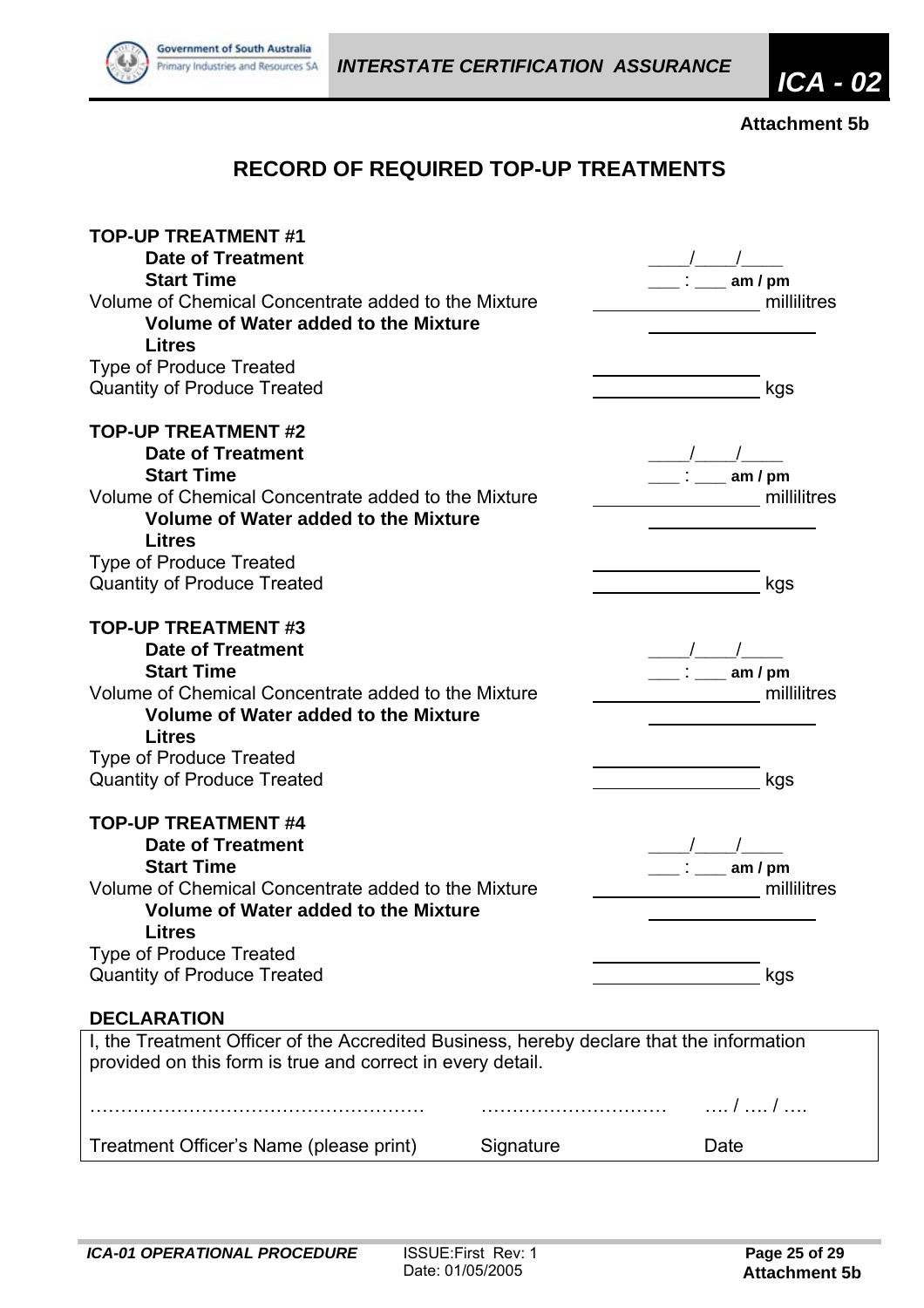



*Attachment 6*

# *CHEMICAL TREATMENT SAMPLE FOR ANALYSIS*

(only one sample may be submitted per form)

| <b>SAMPLE DETAILS</b>                       |                                                         |                                                             |               |                        |          |  |
|---------------------------------------------|---------------------------------------------------------|-------------------------------------------------------------|---------------|------------------------|----------|--|
| <b>Business Name</b>                        |                                                         |                                                             |               |                        |          |  |
| <b>Contact Name</b>                         |                                                         |                                                             |               | <b>IP Number</b>       | S        |  |
| <b>Telephone Numbers</b>                    |                                                         |                                                             |               | Mobile                 |          |  |
| <b>Facsimile Number</b>                     |                                                         |                                                             |               |                        |          |  |
| <b>Address</b>                              | <b>LOCATION</b>                                         |                                                             | <b>POSTAL</b> |                        |          |  |
|                                             |                                                         |                                                             |               |                        |          |  |
|                                             |                                                         |                                                             |               |                        |          |  |
| <b>Chemical Concentrate</b>                 |                                                         |                                                             | Dimethoate    |                        | Fenthion |  |
| Trade Name of Concentrate (Brand Name)      |                                                         |                                                             |               |                        |          |  |
| <b>Batch Number of Chemical</b>             |                                                         |                                                             |               |                        |          |  |
| Total Volume of Mixture (Litres)            |                                                         | Litres                                                      |               |                        |          |  |
|                                             | Volume of Chemical Concentrate added to Mixture         | millilitres                                                 |               |                        |          |  |
|                                             | Name and amount of any other Chemicals added            |                                                             |               |                        |          |  |
| Date Mixture Prepared                       | $/$ $/$                                                 | <b>Time Mixture Prepared</b><br>am $/$ pm<br>$\sim 1 \pm 1$ |               |                        |          |  |
| Method of Application                       | $\Box$ Dip                                              | $\square$ Flood Spray<br>$\Box$ Non-recirculating Spray     |               |                        |          |  |
|                                             | Level of Produce Wetness immediately prior to Treatment |                                                             |               |                        |          |  |
|                                             | $\Box$ Dry<br>$\Box$ Moist                              |                                                             |               | $\square$ Dripping Wet |          |  |
|                                             | Sample Number as marked on Sample Bottle                |                                                             |               |                        |          |  |
| Date Sample Collected                       | $/$ $/$                                                 | <b>Time Sample Collected</b><br>__:__ am / pm               |               |                        |          |  |
|                                             | Quantity of Produce Treated up until Sample Collected   | kgs                                                         |               |                        |          |  |
|                                             | Total Volume of Chemical Mixture at Time of Sampling    |                                                             |               |                        | Litres   |  |
| Additional Information on Sample (optional) |                                                         |                                                             |               |                        |          |  |
|                                             |                                                         |                                                             |               |                        |          |  |

## **ANALYSIS DETAILS – LABORATORY USE ONLY**

| <b>Laboratory Name</b>                   |                         | <b>Number</b>               |       |       |  |  |
|------------------------------------------|-------------------------|-----------------------------|-------|-------|--|--|
| Date Received by Laboratory              | $\dots l \dots l \dots$ | Date Analysed by Laboratory | . / / |       |  |  |
| <b>Analysis Method</b>                   |                         |                             |       |       |  |  |
| Chemical<br><b>Result</b>                |                         | Concentration               |       | mg/L  |  |  |
| <b>Additional Information / Comments</b> |                         |                             |       |       |  |  |
|                                          |                         |                             |       |       |  |  |
| <b>LABORATORY IDENTIFICATION STAMP</b>   |                         |                             |       |       |  |  |
|                                          |                         |                             |       |       |  |  |
|                                          |                         |                             |       |       |  |  |
|                                          |                         |                             |       |       |  |  |
|                                          |                         |                             |       |       |  |  |
|                                          |                         |                             |       |       |  |  |
|                                          |                         |                             |       | . / / |  |  |
| Analyst's Name (please print)            |                         | Analyst's Signature         |       | Date  |  |  |
|                                          |                         |                             |       |       |  |  |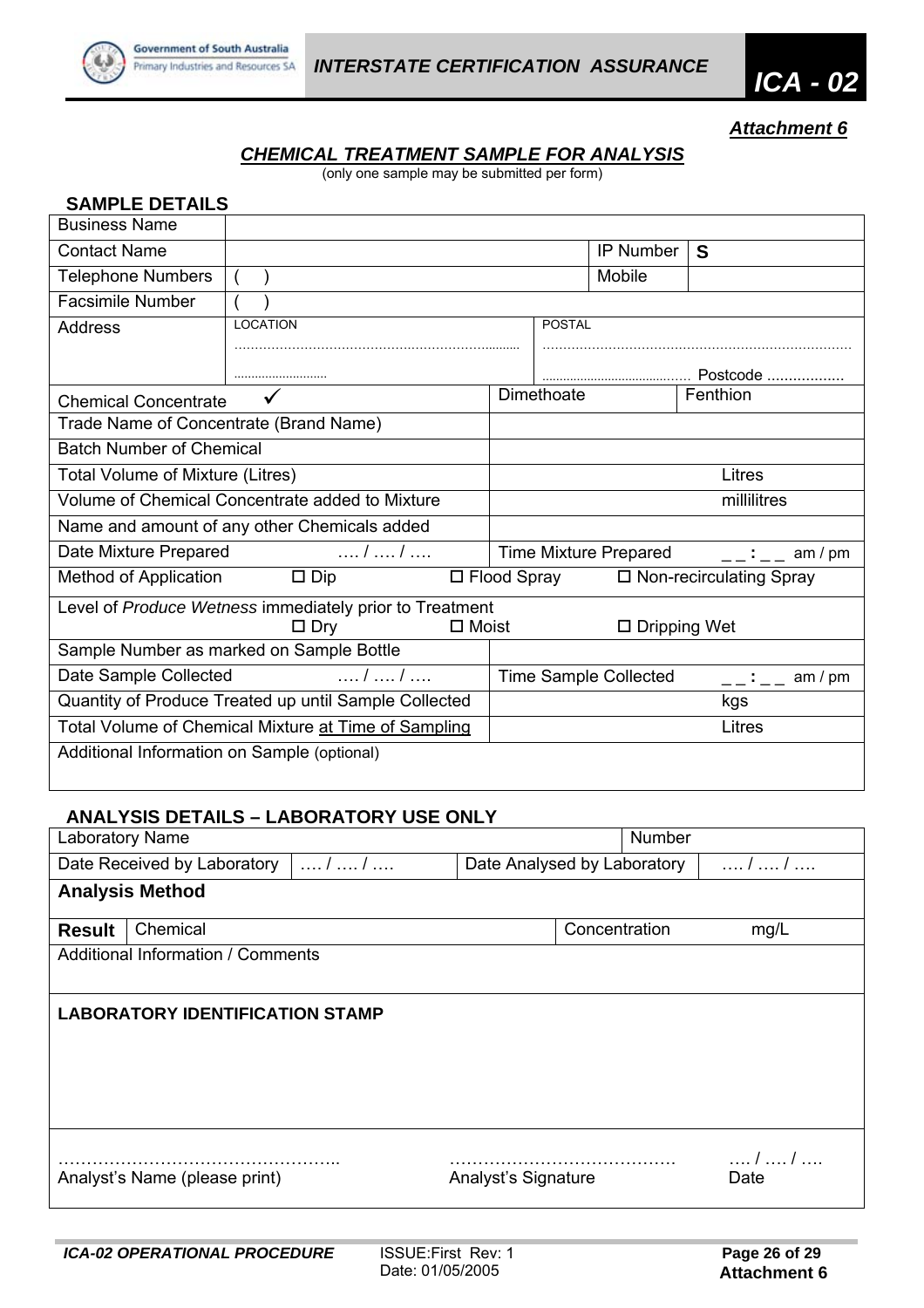

**Attachment 7** 

# **CHEMICAL MIXTURE ANALYSIS RECORD**

| <b>SAMPLE DETAILS</b> |                                    | <b>CHEMICAL MIXTURE DETAILS</b> |        | <b>FRUIT DETAILS</b>                                                  | <b>ANALYSIS DETAILS</b> |
|-----------------------|------------------------------------|---------------------------------|--------|-----------------------------------------------------------------------|-------------------------|
| Date of Sampling-     | Trade Name of Concentrate-         | Other Additive/s-               |        | <b>Fruit Treated</b>                                                  | _aboratory              |
| Time of Sampling      | <b>Batch No</b>                    | Volume of Additive/s            | mL     | <b>Quantity Treated</b>                                               | Analysis No.-           |
| Sample No.            | <b>Volume of Concentrate</b><br>mL | <b>Total Volume of Mixture-</b> | Litres | $\Box$ Dry<br>Condition<br>$\blacksquare$ Moist<br>$\blacksquare$ Wet | Analysis Result-        |
| Date of Sampling-     | Trade Name of Concentrate-         | Other Additive/s-               |        | <b>Fruit Treated</b>                                                  | _aboratory              |
| Time of Sampling      | <b>Batch No</b>                    | Volume of Additive/s            | mL     | <b>Quantity Treated</b>                                               | Analysis No.-           |
| Sample No.            | <b>Volume of Concentrate</b><br>mL | <b>Total Volume of Mixture-</b> | Litres | $\Box$ Dry<br>Condition<br>$\blacksquare$ Moist<br>$\Box$ Wet         | Analysis Result-        |
| Date of Sampling-     | Trade Name of Concentrate-         | Other Additive/s-               |        | <b>Fruit Treated</b>                                                  | _aboratory              |
| Time of Sampling      | <b>Batch No</b>                    | Volume of Additive/s            | mL     | Quantity Treated                                                      | Analysis No.-           |
| Sample No.            | <b>Volume of Concentrate</b><br>mL | <b>Total Volume of Mixture-</b> | Litres | $\Box$ Dry<br>Condition<br>$\blacksquare$ Moist<br>$\blacksquare$ Wet | Analysis Result-        |
| Date of Sampling-     | Trade Name of Concentrate-         | Other Additive/s-               |        | <b>Fruit Treated</b>                                                  | _aboratory              |
| Time of Sampling      | <b>Batch No</b>                    | <b>Volume of Additive/s</b>     | mL     | <b>Quantity Treated</b>                                               | Analysis No.-           |
| Sample No.            | <b>Volume of Concentrate</b><br>mL | <b>Total Volume of Mixture-</b> | Litres | $\Box$ Dry<br>Condition<br>$\blacksquare$ Moist<br>$\blacksquare$ Wet | Analysis Result-        |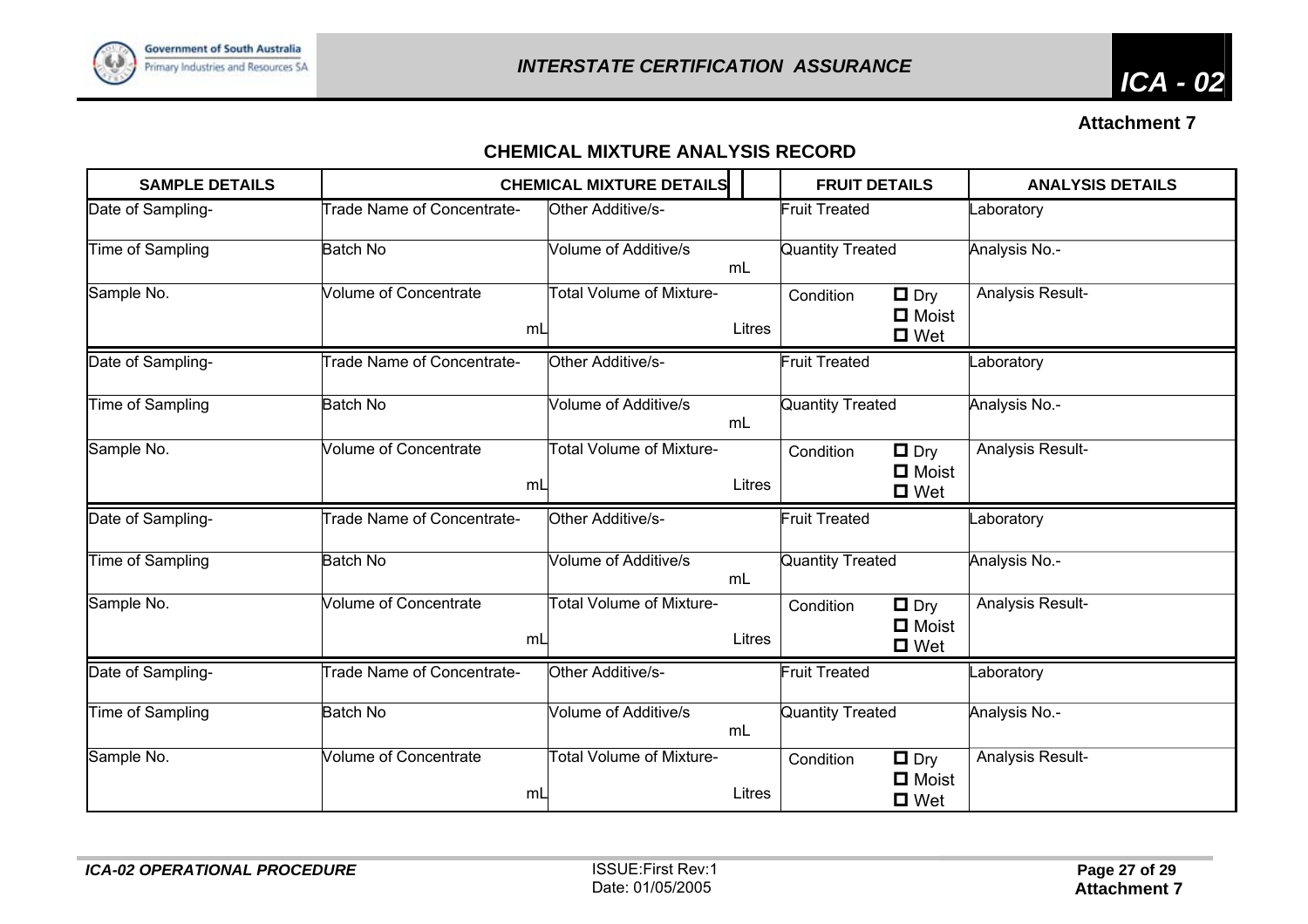

*ICA - 02* 

#### **Attachment 8**

# *SPRAY COVERAGE TEST RECORD*

| <b>Date of Test</b>     | <b>Produce</b><br><b>Type</b> | <b>Time Under Spray</b><br>(seconds) |        |        | <b>Time to</b><br><b>Drying</b><br><b>Process</b><br>(seconds) | <b>Name of Testing</b><br><b>Officer</b> | <b>Comments</b> |
|-------------------------|-------------------------------|--------------------------------------|--------|--------|----------------------------------------------------------------|------------------------------------------|-----------------|
|                         |                               | Test 1                               | Test 2 | Test 3 |                                                                |                                          |                 |
| /  /                    |                               |                                      |        |        |                                                                |                                          |                 |
| $\dots l \dots l \dots$ |                               |                                      |        |        |                                                                |                                          |                 |
| /  /                    |                               |                                      |        |        |                                                                |                                          |                 |
| $/$ $/$                 |                               |                                      |        |        |                                                                |                                          |                 |
| . 1 1                   |                               |                                      |        |        |                                                                |                                          |                 |
| /  /                    |                               |                                      |        |        |                                                                |                                          |                 |
| $'$ /                   |                               |                                      |        |        |                                                                |                                          |                 |
| . <i>. .</i>            |                               |                                      |        |        |                                                                |                                          |                 |

## **NOTES**

1. Spray coverage calibration tests must be carried out immediately prior to commencement of treatment and certification of produce, within four weeks of commencement of treatment or prior to the Business's compliance and once a month during the season for each fruit type being treated.

2. Three tests must be carried out. For each test, record the number of seconds an identifiable piece of fruit is completely covered with spray mixture in the normal flow of fruit.

3. Record the minimum time period between complete coverage of the fruit for ten seconds and any drying process(eg fans, blowers or heaters) is applied to the fruit. Where no drying process is applied, show not applicable (N/A).

4. Adjust the equipment and repeat the test if any of the three tests are below the minimum specified time period for complete spraying or drying.